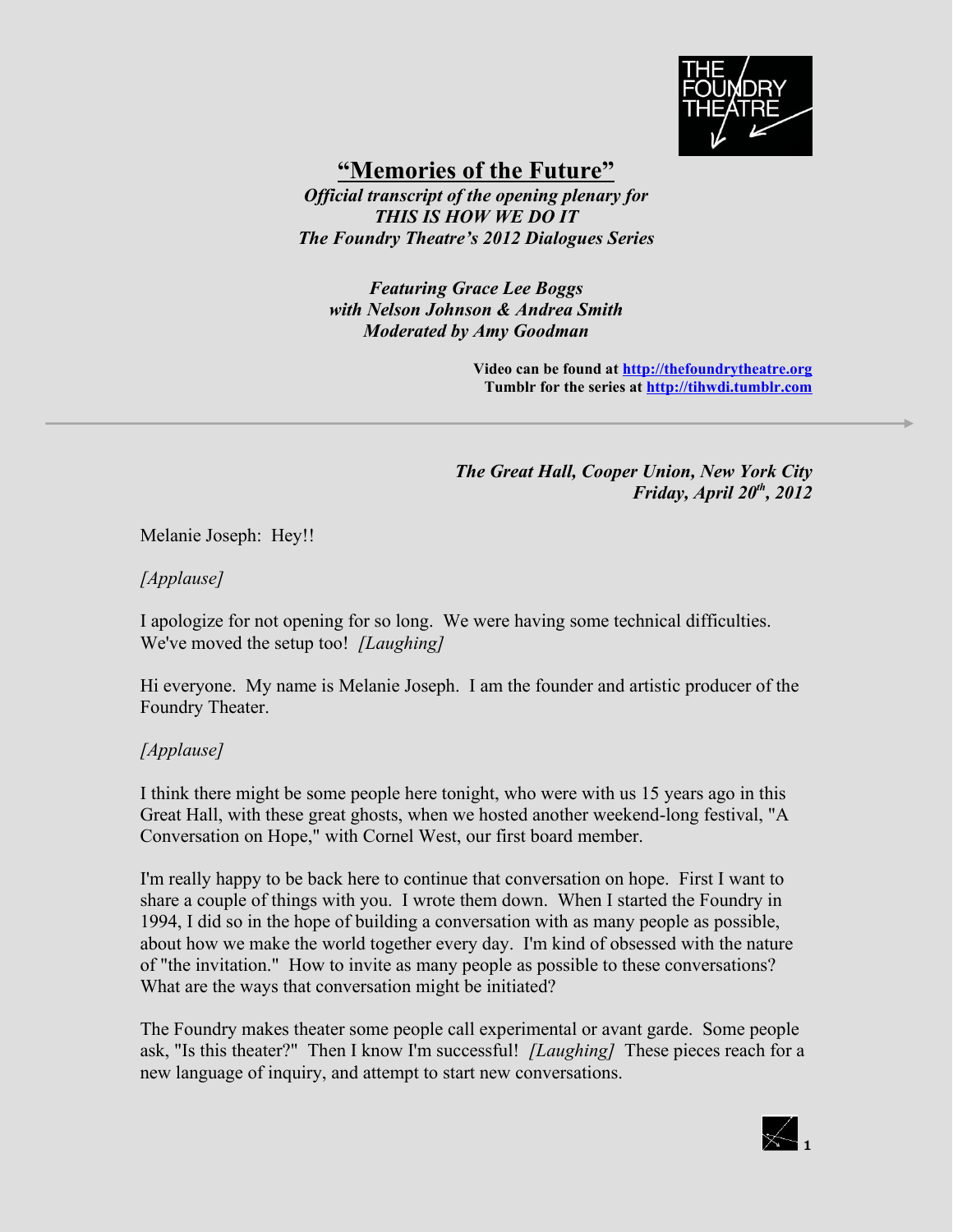We've also hosted small and large town meetings. We had a meeting on the subject of genocide and war crimes.

All I want to do right now is stand up here and sing out the names of people who have made this event possible. They are smart, and generous, and glorious and loving, and legion. I can't name them all.

I must say two names. One is Sherrine Azab, our unsinkable producer. She keeps us vertical. And she kept you all out tonight! *[Laughing]* Thank you to Sherrine.

### *[Applause]*

Yes. And there's one other name. I have the pleasure of calling out the name RJ Maccani.

### *[Applause]*

#### *[Cheering]*

That's two C's, one N! Without RJ, this event wouldn't have happened. Where are you, RJ?

RJ.: Hello! Thanks for coming. We called this "This is How we Do It" because we wanted you to literally watch how we set up the stage.

#### *[Laughter]*

We wanted to give you a view of our labor process.

#### *[Laughing]*

I want to thank my co-worker Sherrine. It takes tons of people to do something like this. They made this whole weekend happen. For those who are able to be with us for Saturday and Sunday too, it will be an amazing exchange. Some practitioners from South Africa, Argentina, and Brazil and other places are here too. Let's give them a hand!

### *[Applause]*

You have pieces of paper in your programs. Hopefully you have pencils too. Unlike tomorrow and Sunday, tonight will be heavily based on listening to stories from some elders, and an elder of the future. That's why we call it Memories of the Future.

To walk that line between being a passive audience and being an active participant in the dialogue, we're trying to take a break halfway through. We will come through the aisles and collect your papers. We hope that you will write a question for one of the presenters on that paper.

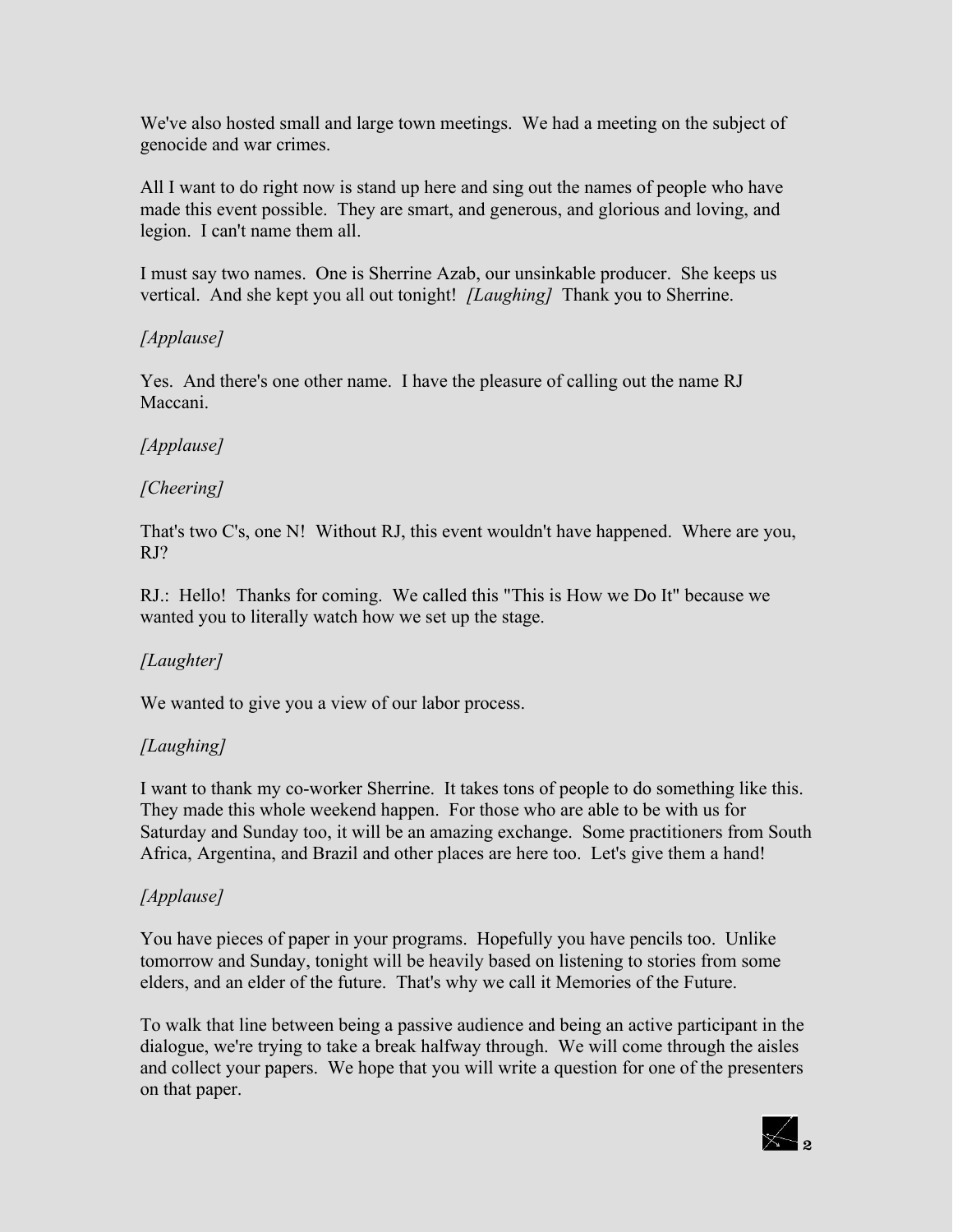As you're listening, if you want to ask a burning question that pops into your head, write it down. If it's directed to a specific person, write their name too. During our break we will collect these. We will share them with Amy Goodman and try to bring your voices in, as we make as much time as possible for them to talk.

Without further ado, I'd like to welcome our moderator and host. You may know her as the spearhead of "Democracy Now." Amy Goodman!

### *[Applause]*

Amy Goodman: Thank you. I'm so looking forward to tonight. To the wisdom of years of experience.

Next week marks the 75th anniversary of the bombing of the Spanish town of Guernica. I think our first speaker tonight, Grace Lee Boggs was twenty at the time.

This was a seminal moment. Pablo Picasso was so enraged, he spent 3 weeks in a painting frenzy. He painted outside of Paris. It's the famous painting, "Guernica," that showed the horrors of war. The angst and agony of war, etched in the faces of the people and the animals.

That painting has become a worldwide symbol against war. Picasso refused to allow the painting to return to Spain under the Fascist general Franco. He had weavers make three tapestry reproductions of it. One is at the UN Security Council. It's hung there for decades. '

When the U.S. invaded Iraq in 2003, in the lead up, that tapestry hung there. It wasn't lost on the UN officials when, oh, officials like General Colin Powell were making their pro-war announcements in front of this backdrop. And so they shrouded the "Guernica" in a blue curtain. What we will be doing tonight and through the weekend, I think what activism and journalism is about at best, is pulling that curtain back. To show the realities of war.

Whether it's war abroad in places like Iraq, Afghanistan and beyond, or the war at home: poverty, inequality, environmental racism, and other issues. Tonight we will hear three remarkable people tell their stories of what has motivated them in their lives, and what their visions are for the future. That's what makes them all great.

Not only looking back, but continuing to look forward and guide us all. Tonight we begin with Grace Lee Boggs.

### *[Applause]*

*[Screening of Video Clip from "American Revolutionary: The Evolution of Grace Lee Boggs"*

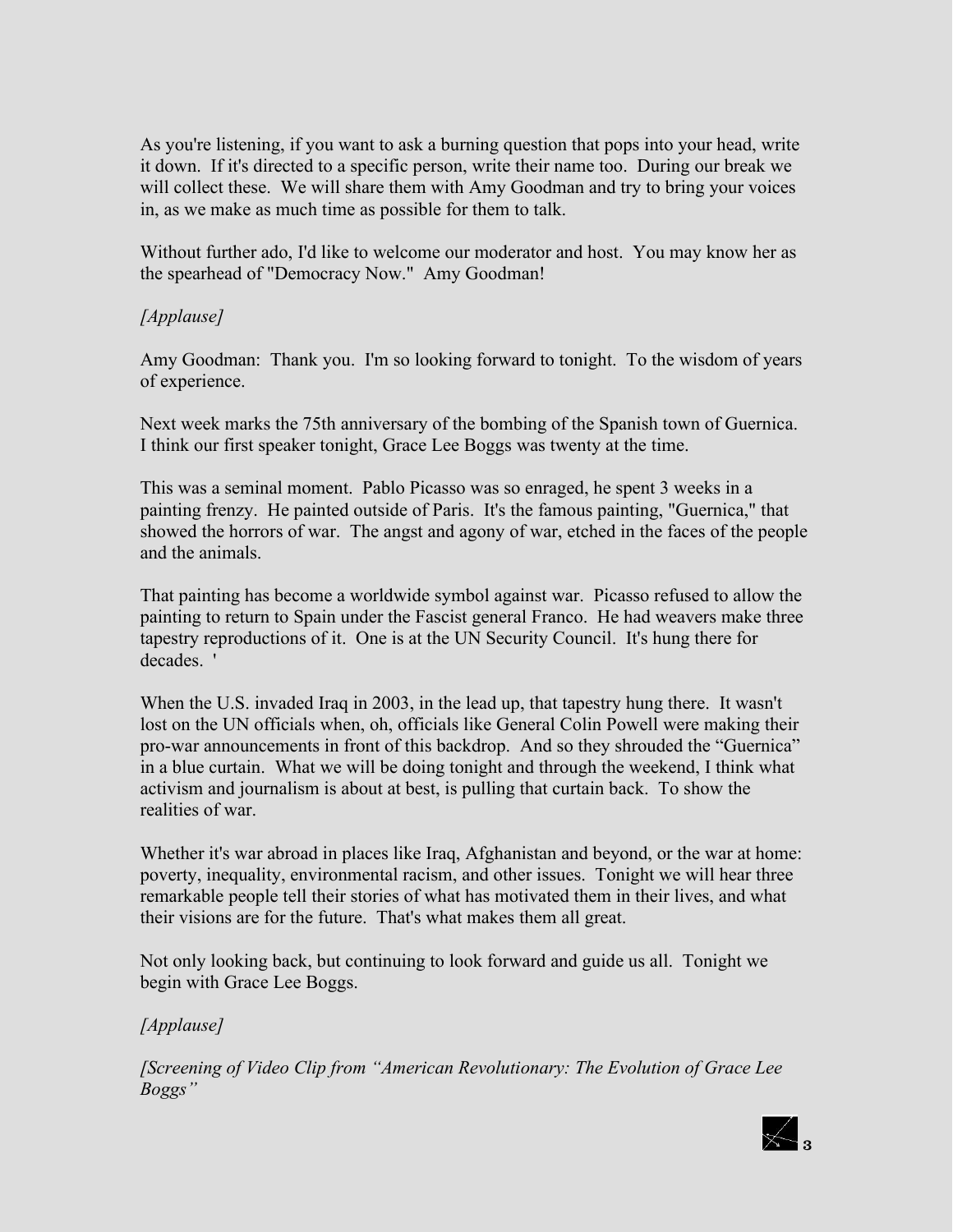*End of video.] [Applause] [Cheering]*

Amy Goodman: I can't believe Grace Lee Boggs has her brakes on!

*[Laughter]* 

Woman: There we go.

*[Cheering]* 

Amy Goodman: Gentle people, Grace Lee Boggs.

# *[Applause]*

Grace, it's very nice to see you here tonight. You were born in 1915, before World War I. You were born in Rhode Island. Then your family moved to New York, to Chinatown. Briefly take us on the trajectory of your life, the journey through those early years.

Grace Lee Boggs: I'm a very old woman. I was born 97 years ago, two years before the Russian Revolution. I am so fortunate to live through all of these changing ideas about revolution. I want to convey what a privilege it has been to see the change of revolution from the vertical seizure of state power through people from the grass roots redefining what it means to be a human being, redefining what it is to become a city, to build a new kind of society, redefining what it means to work rather than just have a job.

They are redefining what it means to make a life and not just a living. We are very, very fortunate to be living at this time. I am particularly fortunate.

I would like to say that we are involved in a cultural revolution as far reaching as that from the hunting-and-gathering to agriculture 11,000 years ago and from the industries 300 years ago. We are re-imagining everything. That is an enormous challenge not only to change the way we organize but also the way we think in order to change the way we organize.

I used to live in New York. I have some concept of what it means to do protest organizing. Only since I started living in a city that is falling apart have I had the privilege of creating a new kind of organizing we call visionary organizing. There is an opportunity for all of us to do that and transform.

I just wrote a column about Malcolm a few weeks before his death. He said, quoting

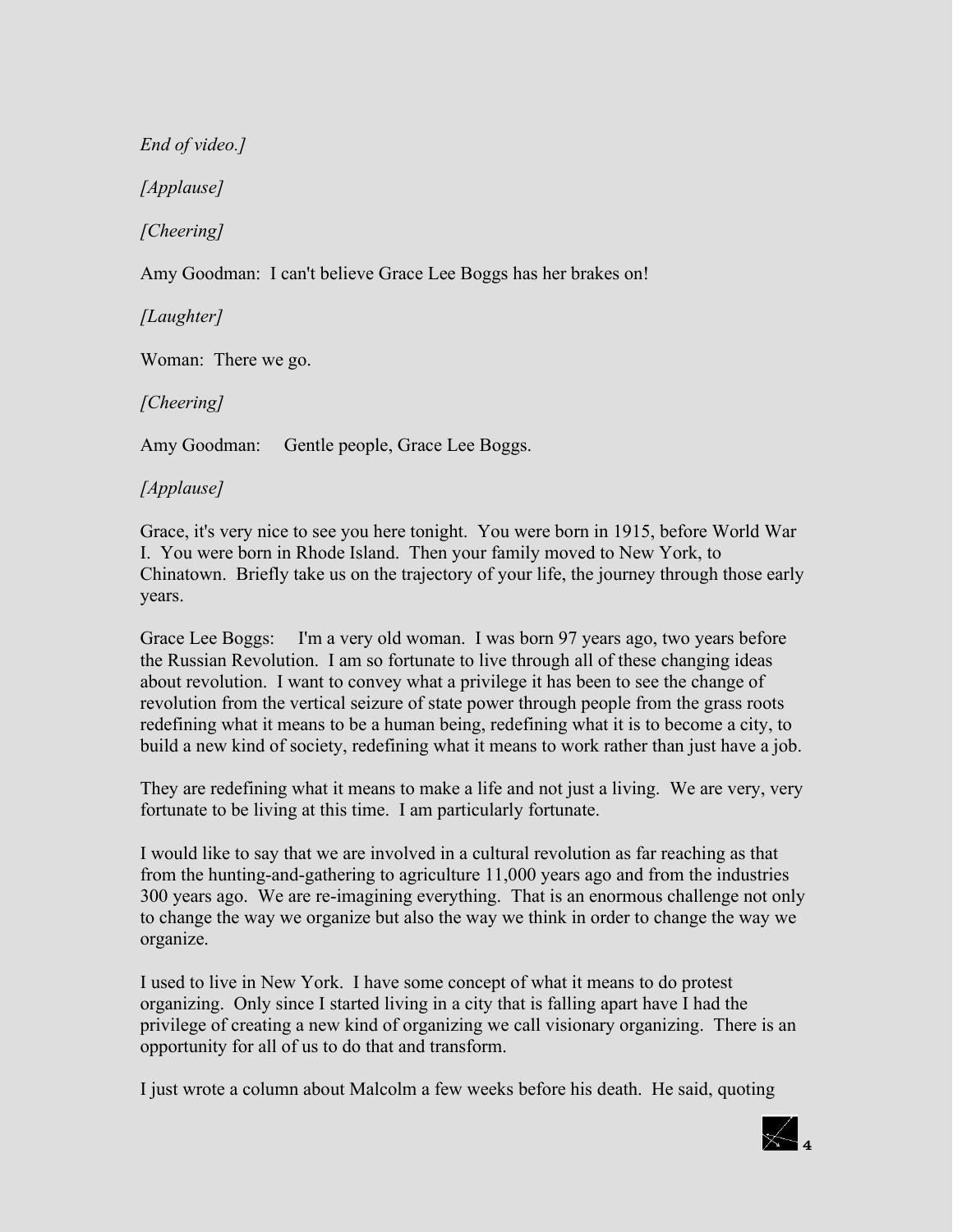what Goldwater said in preparation for the 1964 convention, "Extremism in the pursuit of justice is no vice. And moderation in the pursuit of justice is no virtue."

That is where we are. Let's change the way we think. Let's change the way we organize. Let's make a new world of opportunities here. Let's seize them.

### *[Applause]*

Amy Goodman: Do you remember when you first met Malcolm X or saw him speaking?

Grace Lee Boggs: I was in Detroit. What I noticed most about Malcolm was his modesty and gentleness. The only thing he did was chide us for being too dependent, for not standing enough on our own. The last time I saw Malcolm was after he broke with Mr. Mohammed. We met in a luncheonette in Harlem.

We arrived right on time. He said that is what revolutionists do. They don't run through red lights. We asked him to come to Detroit to organize Black Power with us since he was no longer working with Mr. Mohammed.

Malcolm said he couldn't do that. He would think about it, but he would decline because he wanted to travel and make a Hajj. Out of that Hajj, you need not think in terms of race anymore when it comes to revolutionaries. The question of color shouldn't be part of change. It was a tremendous transition in the debate.

To watch Malcolm undergo this transition was terrific. Think about Malcolm making this transformation and the transformations we can make.

Amy Goodman: When did you start to think of yourself as an activist?

Grace Lee Boggs: I have a PhD.

Amy Goodman: In what?

Grace Lee Boggs: I was working for \$10 a week. In those days, people would say they don't hire Orientals. Many people didn't make more than \$500 a year at that time. But \$10 a week still wasn't that much money. I was lucky that a Jewish woman at the University of Chicago said I could stay in her basement rent free.

The only difficulty was I had to face down the barricade of rats to get to the basement. That made me very rat conscious. It brought me in contact with the black community, which was also very rat conscious.

Audience Member: That's right!

Grace Lee Boggs: That changed my life. I started going to Washington Park on the

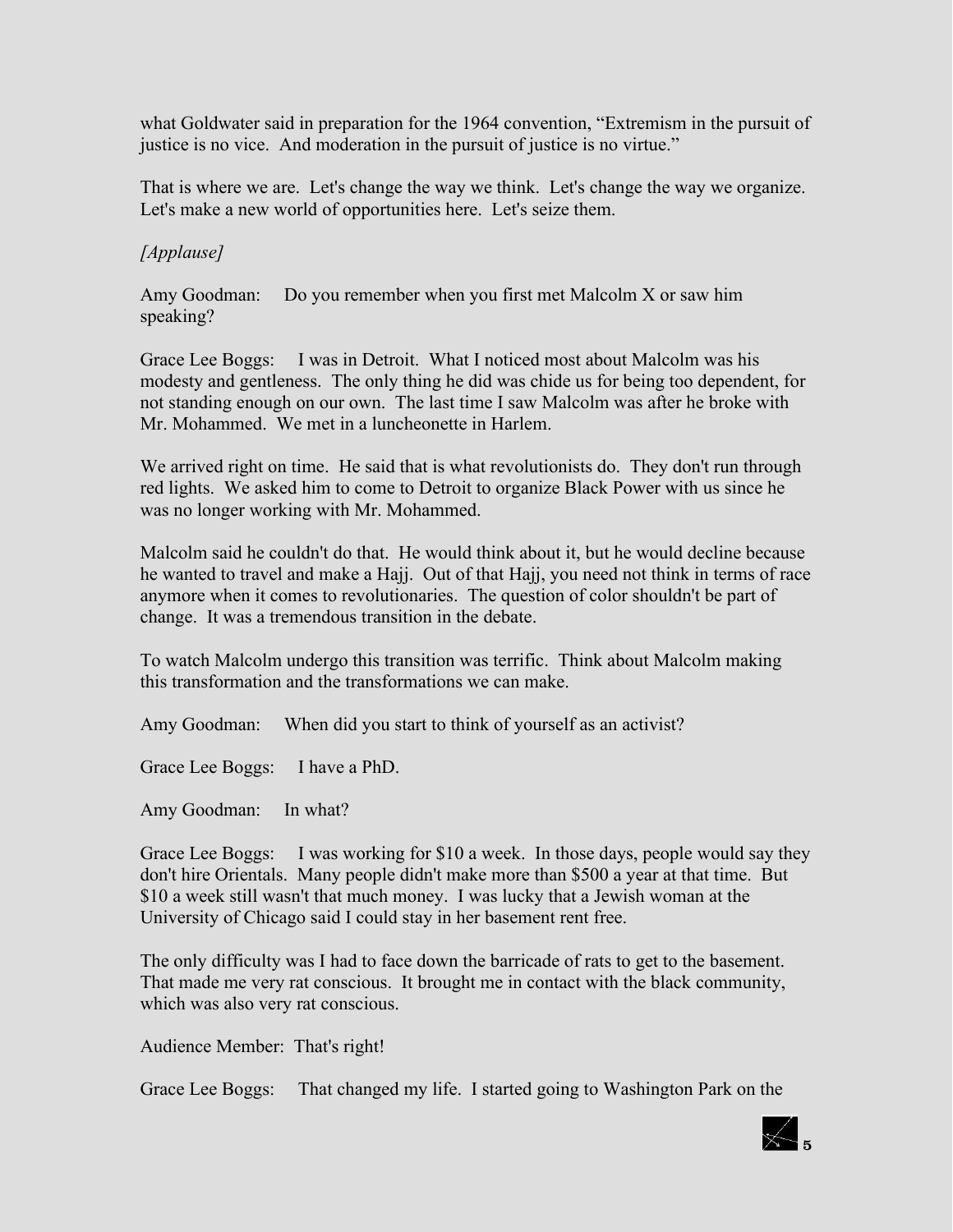South Side. I saw someone preaching. No one was paying any attention. Then A. Philip Randolph, the labor leader, proposed the march on Washington. Thousands of people in every city across the country joined in the march.

Roosevelt begged Randolph to call it off. Even Mrs. Randolph begged him to call it off. Roosevelt was scared to death that 50,000 people would show up in Washington, protesting racism, when he was preparing for a war in Europe.

Finally, when Randolph would not give up the march, Roosevelt issued an executive order banning discrimination in defense jobs. That changed my thinking. If a movement could do something like that, I will become a movement activist. That was 1941.

Amy Goodman: When did you meet Jimmy Boggs?

Grace Lee Boggs: I met Jimmy in what we call the third layer of school in 1952 in the fall. I didn't really meet him then, though. We had a school where we brought people from what we called the black streets who were the activists. They were brought to the school.

I asked Jimmy to dance [inaudible] A few months after that I came to Detroit. I drove a red Plymouth. I would drive him to and from meetings. He would sit in the passenger seat, as close to the door as he could. Finally I invited him to dinner one night. He came to my place and didn't like what I prepared.

In the course of the meeting he asked me to marry him! And I said yes! *[Laughter]*

#### *[Applause]*

Jimmy was raised in a little town in Alabama. There were more pigs than people. He had this conviction that had kept African Americans hopeful through centuries of slavery. You could make a way out of now way.

Audience Member: That's right.

Grace Lee Boggs: Remember that. We can make a way, a wonderful beautiful way out of what seems like no way.

Amy Goodman: Talk about how Jimmy affected your life as you organized and how you affected his. How did you change as you talk about changing right through today?

Grace Lee Boggs: I think our concepts of history came together. I have a sense of history that goes back to the millennia. It was not just the Stone Age, but the Iron Age, the Axial Age. The age between 700 and 900 BC when all the great religions were born, the Golden Rule, etc.

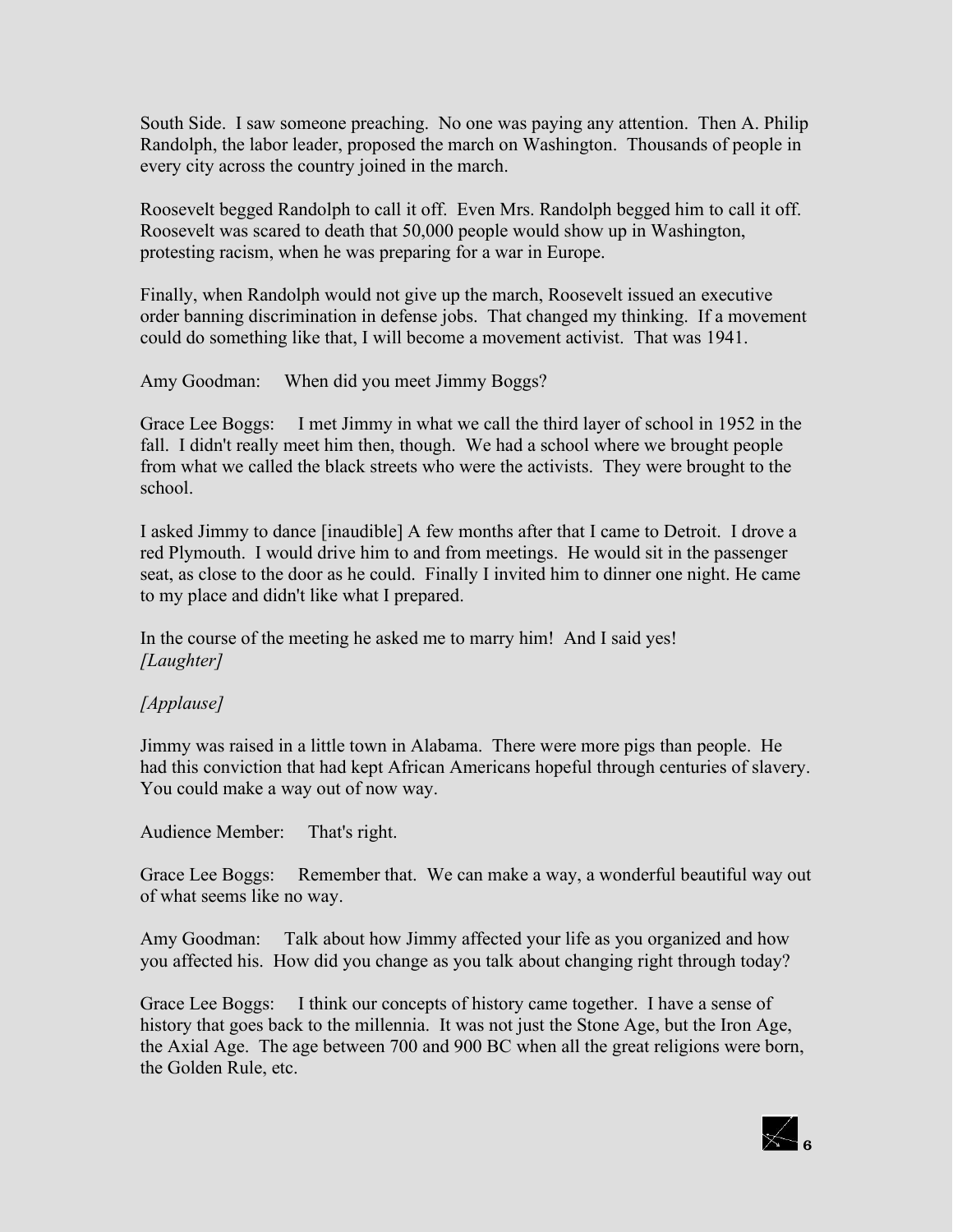Jimmy didn't think that way. He thought in terms of the agricultural age, picking cotton, the industrial age working in a plant, and the post-industrial age when hi-tech came in. Our senses of history came together. We organized based on that.

Amy Goodman: How did your organizing in Detroit change? How has Detroit changed?

Grace Lee Boggs: The most important thing to understand as an organizer is that human beings are very, very different. Each one is different. We are not like a school of fish that responds and goes in one direction all at once.

Every time there is a crisis, some people respond as victims. Some people seize it as a time to do something new and exercise the power we have to create the world anew. We all have that power. That is what I mean by growing our souls.

This is a time of growing our souls. Growing our economy has been at the expense of the Earth and other people. It has been at the expense of our own selves, our own souls. We are damaged. We have the opportunity to transform and become better human beings and develop a safer planet for all living things.

Amy Goodman: You created quite a kerfuffle recently. You talked about how we have to move from a protest politics to a visionary politics. What did you mean by that?

Grace Lee Boggs: Let me give an example. We fought for Black Power in Detroit for a long time. We wanted simple things. We wanted more blacks in office at City Hall. And then the young people rebelled in 1967 because they saw themselves as becoming expendable. The plants were not hiring young people.

As a result of that rebellion, we got a black mayor. The white people realized a white mayor could no longer maintain law and order. Then Coleman Young, who is a very smart man, found himself in office. He decided what we need is a casino industry. He said casinos would create 50,000 jobs, and that would reduce crime and violence in the city.

We decided to oppose him. We said there is an alternative to casino gambling. We can enlist young people in rebuilding, redefining and re-spiriting our city from the ground up. And by projecting that opportunity for people to do something to change the world, we didn't get a whole lot of young people but we got enough to get people to think differently about the Earth.

The elders came up and worked with the young people. That started community gardening and an urban agricultural movement. The young people have created a new concept of education as community based to involve the energies of young people and resolve current problems and not just prepare them to fit into the system.

If you make a proposal that gives people an opportunity to exercise their own internal

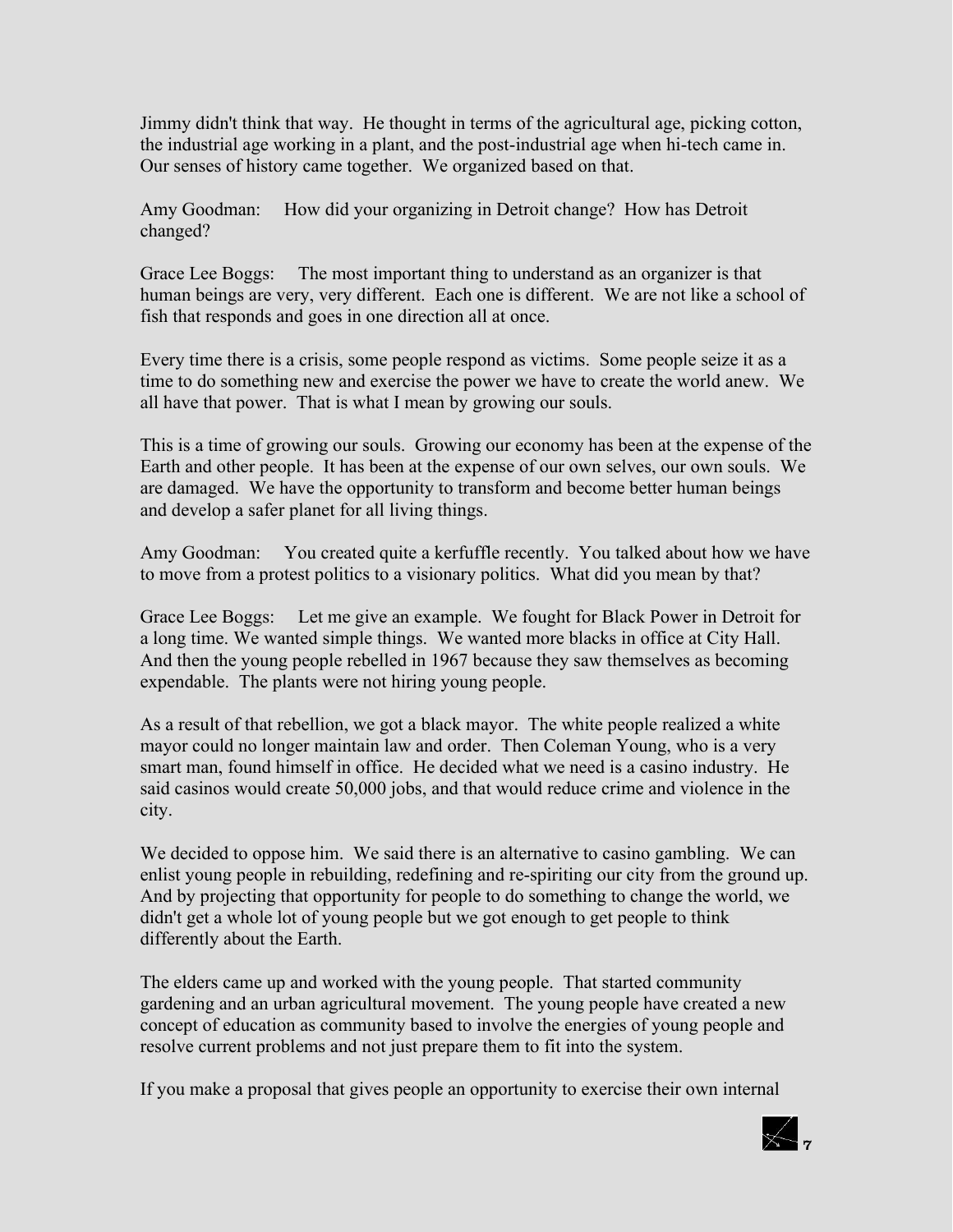power, you are amazed what will happen. It may not always succeed, but there are many opportunities, we have lots of crises. We have a lot of opportunities to give people a chance to do something themselves.

Amy Goodman: You talked about A. Philip Randolph, the great community organizer of the 20th century. He organized the march on Washington in 1963.

There is the story of Eleanor Roosevelt taking him to meet with FDR and talking about the condition of black people in the country. FDR is sitting quietly and then said, "I don't disagree with anything you've said. You'll just have to make me do it."

This is a story that President Obama told when he was still a senator running for president. He was in a New Jersey home speaking to about 100 people. At the end of the evening, someone asked what he would do about the Middle East. He told the story about Randolph talking to FDR. He responded to the person: "Make me do it. Make me do it."

Do you think social movements can accomplish that? What is your sense of the Obama administration today?

Grace Lee Boggs: I think the 1930s are very different from this period. We were at the threshold of the American century. The United States dominated the world. Japan and Europe were in tatters.

Today the United States is a dying empire. It will take a lot more then making Obama do things. Thinking of repeating that lesson today is a big mistake. We have to create alternatives.

I think we voted for Obama for a number of reasons. I think it was time for us to have a black man in the White House. I also think we still have the illusion that we could do what Roosevelt said we should do. That we could just have demonstrations. We are in a very different time on the clock of the world. The United States is a dying empire.

Amy Goodman: Do you think America could rise to new greatness, as a result of it being a dying empire? Do you think America could rise to a level of greatness as a dying empire? The father of peace studies said, "The fall of the US empire could mean the blossoming of the US republic."

Grace Lee Boggs: We have to change ourselves. We have to recognize that we have to make a very different kind of revolution. The revolutions that have made in other countries for more things may have been right in the past, but are not any longer. For one thing, we have to live more simply so that others may simply live.

Amy Goodman: Finally -- and this is at the end of this portion of the conversation, before our joint conversation begins -- what are your thoughts on what has taken place in the last year? From the Arab Spring to Madison to the Occupy Movement. What do you

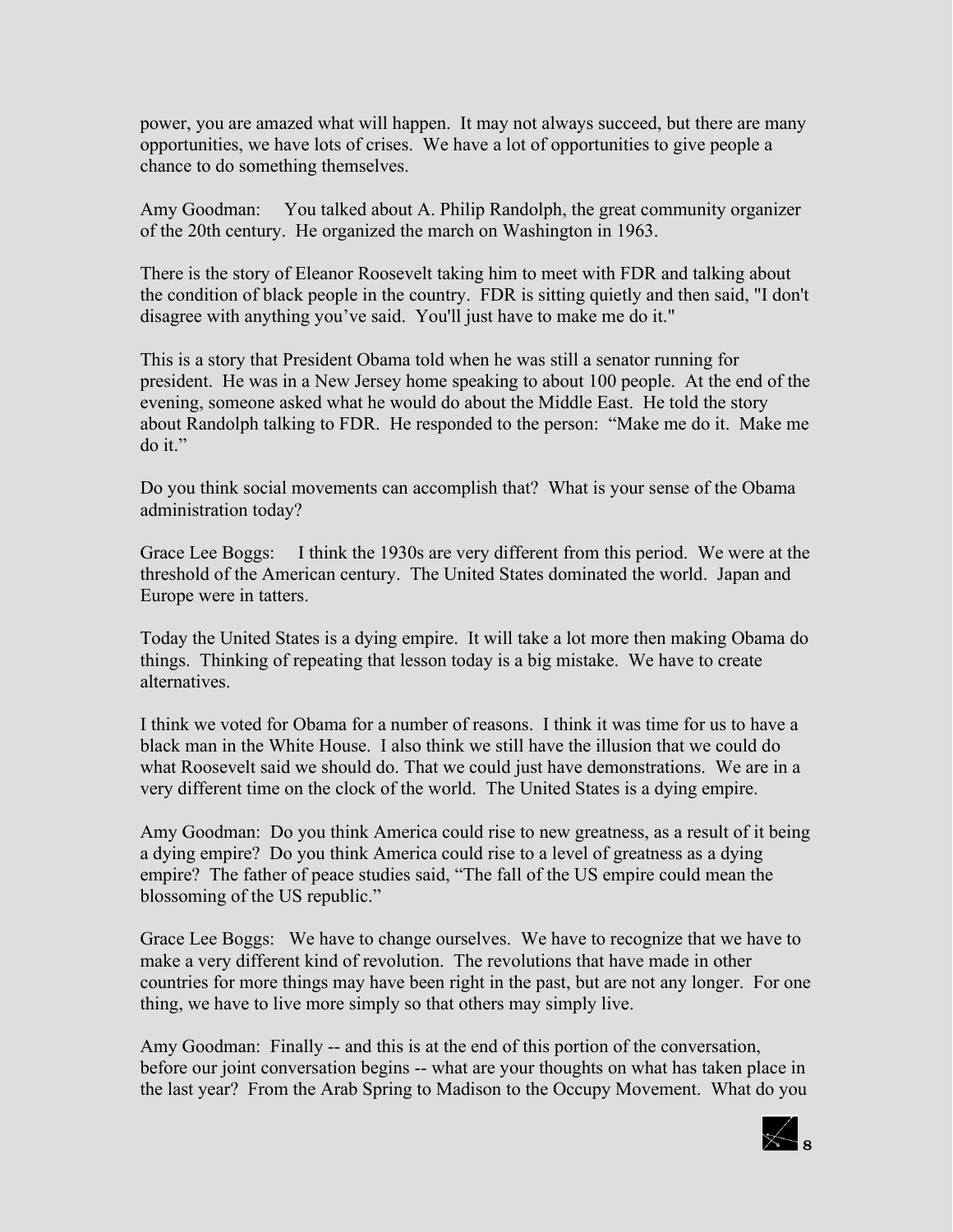think it represents, and where do you think it might go?

Grace Lee Boggs: Well, I see it as a great opportunity. What the Occupy Movement did in terms of breaking the silence and changing the conversation was very important.

Amy Goodman: Were you surprised by it?

Grace Lee Boggs: Well, I don't think so. I'm not saying I anticipated it.

#### *[Laughter]*

I think the work of re-imagining how it should be done, I think that people rely too much on militancy. I think if the Occupy Movement does not begin re-imagining and proposing alternatives, that it will end up defending itself.

Amy Goodman: End up what?

Grace Lee Boggs: It'll end up defending itself. It will need to become more aggressive and more militant in actions and that will enable all sorts of crazy people to do things.

Amy Goodman: Do you think the encampments were a kind of beginning of reimagining?

Grace Lee Boggs: Well we're trying to do a little bit. There are people beginning to think about it. But not enough. I think all of us need to recall what, in the mid-50s what Einstein said, "Imagination is more important than education." Imagination is more important than education. Begin re-imagining education. Begin re-imagining work. Begin re-imagining demonstrations. Re-imagine everything.

Amy Goodman: Grace Lee Boggs, thank you very much.

*[Applause]* 

*[Cheering]* 

*[Screening of CNN video clip "Surviving a Massacre" featuring Nelson Johnson*

*End of video.]* 

*[Applause]* 

*[Cheering.]* 

Grace Lee Boggs: This is Nelson Johnson!

*[Applause]* 

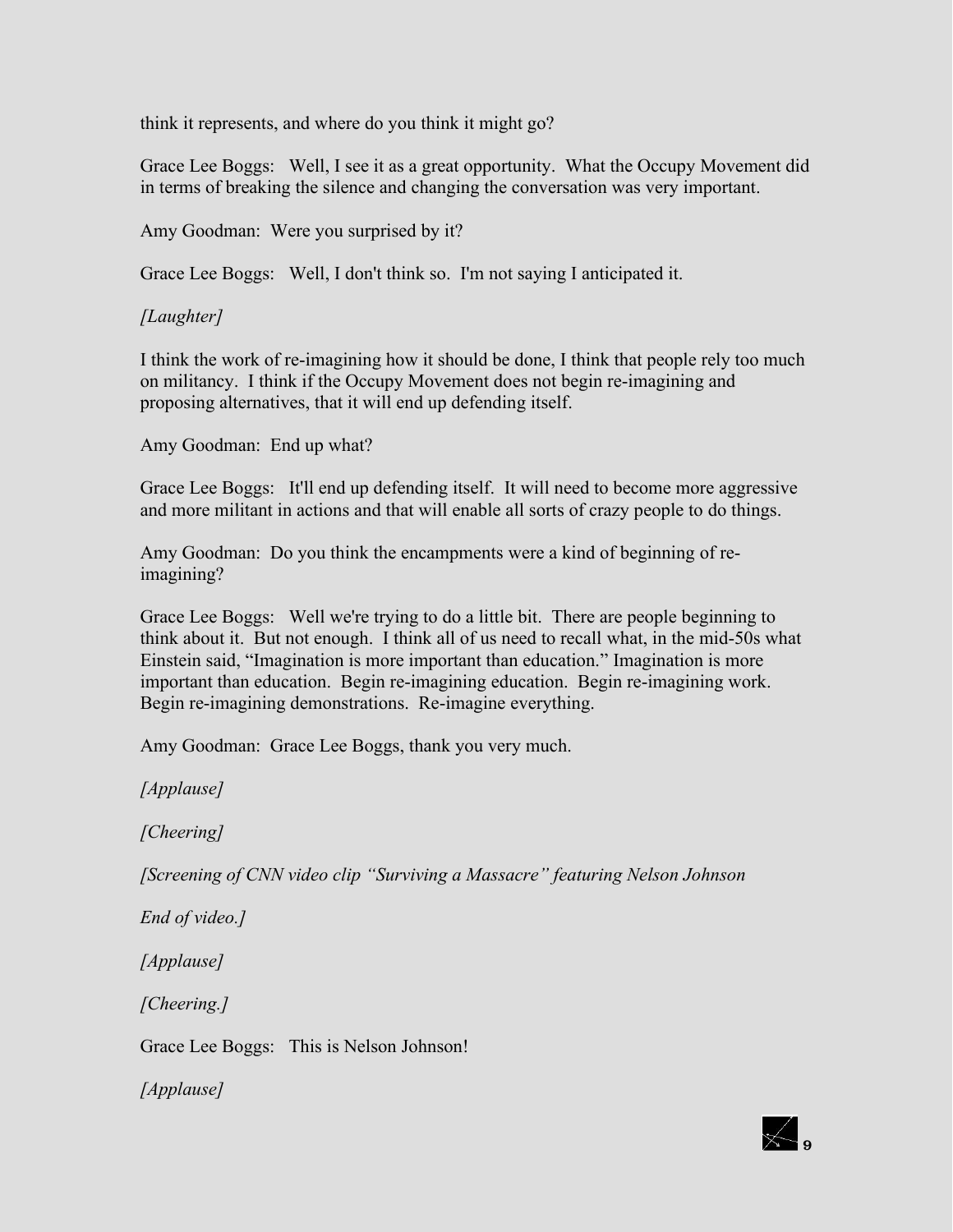Joyce Johnson, his wife, is over there. They are fantastic people. I met them about ten years ago. We had met at an activist and spirituality retreat. Out of that retreat, we had a discussion about Martin Luther King, about radical revolution, and values.

We decided that we would issue a statement that said these are the times to grow our souls, and visit people across the country. Among those we visited were Joyce and Nelson. Most people have seen that iconic picture of the four black students sitting at the Woolworth's on February 1<sup>st</sup>, 1960. Well, Greensboro is a city of Universities and cotton mills. And the KKK had a field day at the cotton mills.

In 1979, where Nelson organized a demonstration against them, they came in with guns. They shot and killed five of his associates and wounded Nelson. And he went back to the countryside where he was raised.

And he went to seminary. He decided to create a beloved community, and a truth and reconciliation process to help the city face the race and class challenges of the KKK, and also to help them transform. They had the truth and reconciliation process that Desmond Tutu came to.

It was just incredible, how the revolution requires transforming ourselves and giving others the opportunity to transform. The American Revolution cannot be like other revolutions for more things. It's gotta be for nothing but the people.

Amy Goodman: Before we talk about the Beloved Community Center of Greensboro, there was something in the video we just saw. Especially for young people, and maybe older people. We all live in very different worlds that are not necessarily connected through geography and time. They've never heard this story. Explain what it was you were doing in the 70s that led to this moment, where you pulled the curtain for this march.

Nelson Johnson: Thanks. Just let me say, it's an honor to share this space with Grace.

### *[Applause]*

I grew up in Eastern North Carolina. I'd been a bit of an organizer through high school. And in the 70s, or the late 60s, we had organized something called the Greensboro Association of Poor People. It was a network of neighborhood groups then, it really had more power than we realized. But gradually we came to see that, and at the time we would say that the problem with black people is white people, that something went wrong to me.

As we grew in our understanding and studied Marxism, we felt the need to build unity with our white brothers and sisters. And given our study of Marxism, the place to do that was the point of production, the factory. So we went into the textile mills and we actually did quite well. Jim Waller was the president of the union between Greensboro

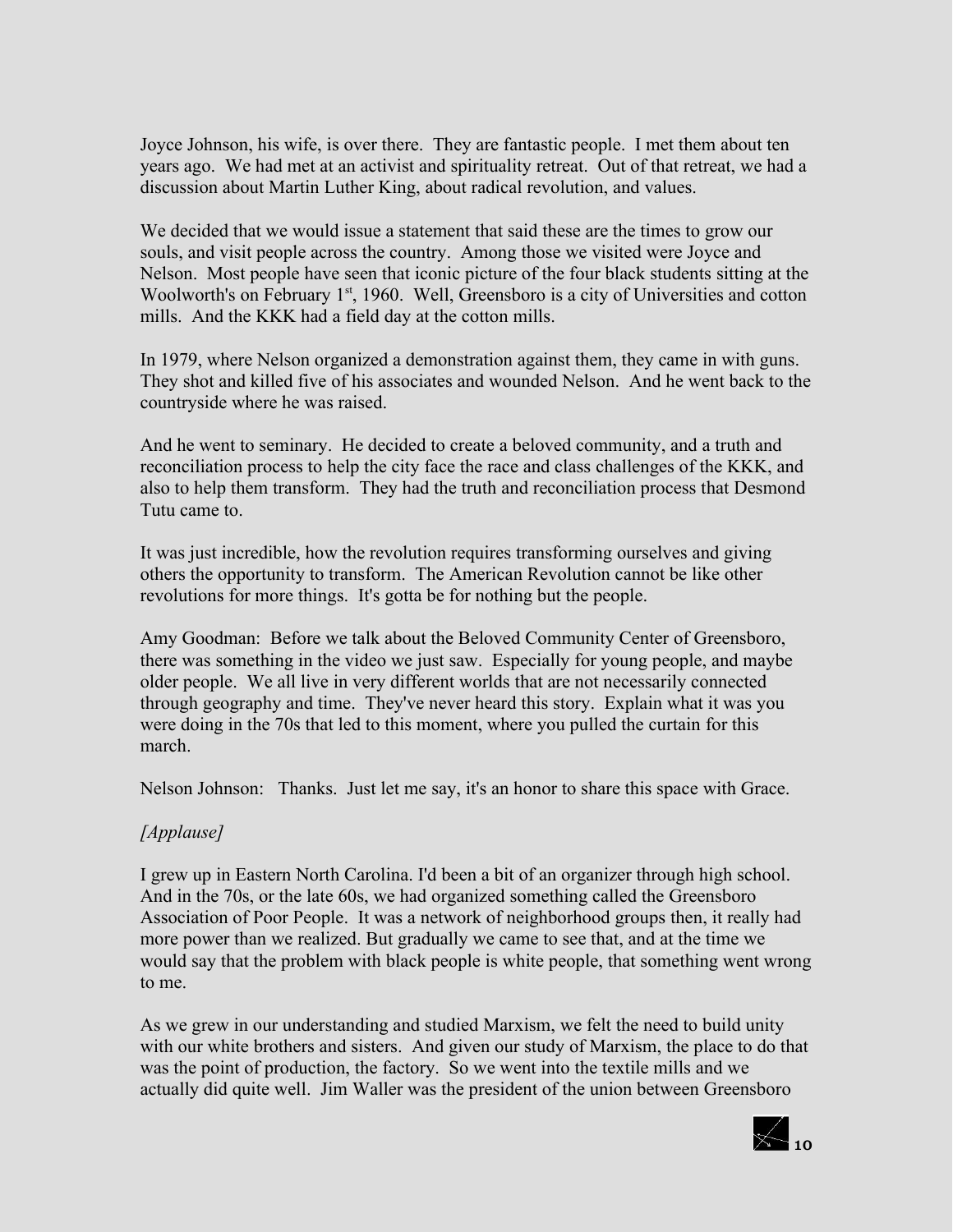and Durham. Sandi Smith was the organizer at the plants in Concord, North Carolina about 30 miles from Greensboro. William Sampson was the organizer and leader of the union building movement at the largest denim producing plant in the world. That was the work we were doing.

Well, the Klan passed out flyers saying that this whole business of unions was nothing more than black people trying to get in charge of and dominate white people's lives. Um. And we had a conference. First, we joined the rally in a nearby city called Chinatown. Then we called a conference to bring together black and white workers, the black community, to discuss how to engage racism in the community and the factory.

We didn't know this, but the Greensboro police had given our parade plan to the Klan and Nazis. Then they went to lunch early. These caravans drove in, and what we saw on the film. It was a massacre. They simply killed the leading organizers and wounded ten people. And the community you saw on the film strip is not the community that was there. It was public housing projects. Little children were playing. People were planning a wedding inside. When bullets rang out and ricocheted off the wall. And five dear friends were killed. And ten were wounded.

Amy Goodman: And you were marching for ...

Nelson Johnson: We were really marching for the unity between black and white. And the struggle in the textile industry.

Amy Goodman: And the people who opened fire were ...

Nelson Johnson: They were a group recently named themselves the United Racist Front.

#### *[Laughter.]*

It was a merger of Neo-Nazis and Klansmen from across the state of North Carolina.

Amy Goodman: And the Police were where?

Nelson Johnson: The story they put out was that they went to early lunch. What we found out was that, they knew the Klan and Nazis had come into town. We were not aware of that. They knew where they had breakfast, they'd taken pictures of them taking guns from various cars and concentrating them in one car. The shooters were in the car behind the gun car. And they followed the caravan for about five miles across town. Not they, the one surveillance car. There were no other police officers in the area.

Amy Goodman: You were injured.

Nelson Johnson: I was injured. It was not a life-threatening injury. I was blocking another person, who was later identified as a Nazi, who was trying to stab my midsection. I threw my arm out and the knife went through my arm.

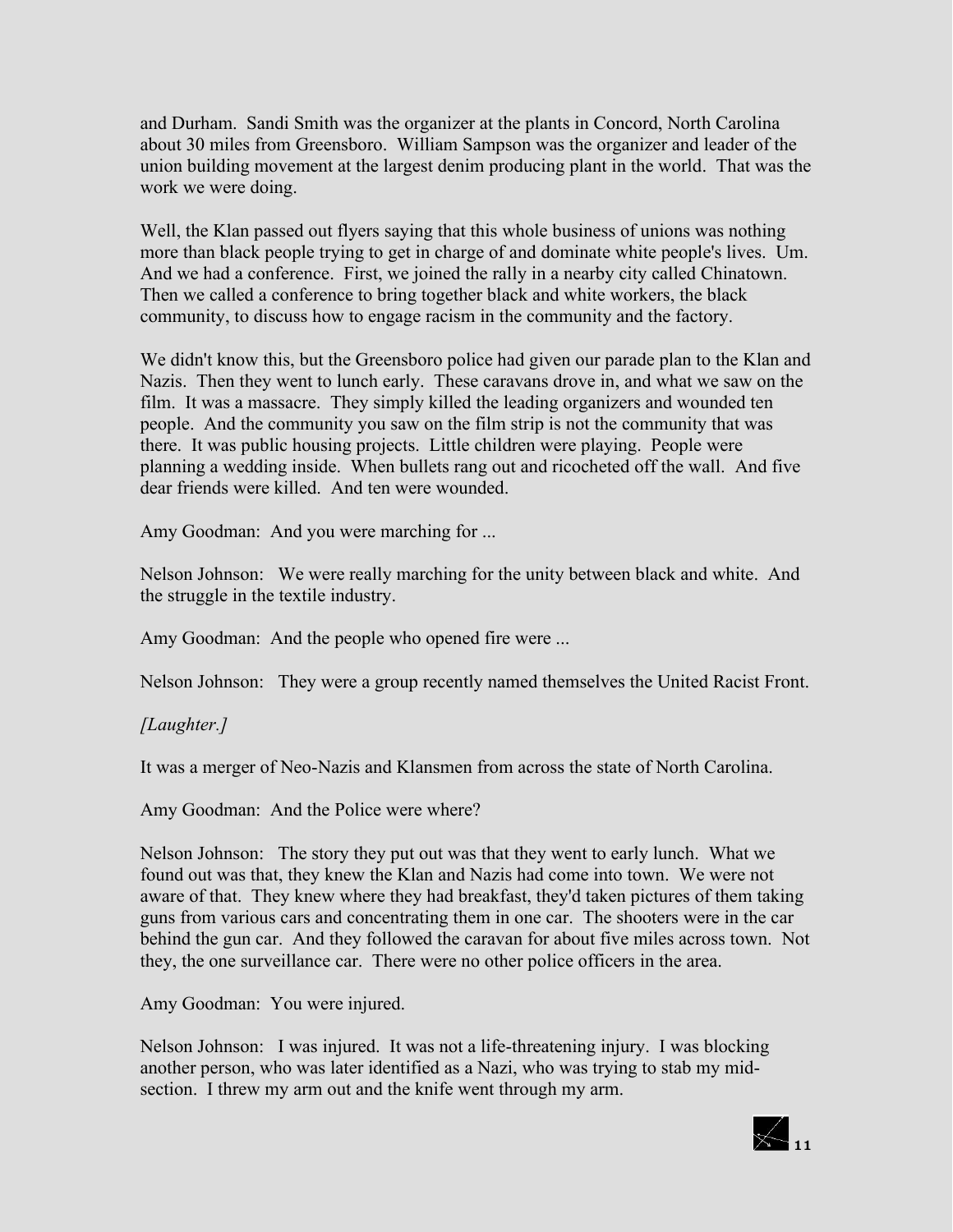Amy Goodman: So how did you end up spending the night in jail?

Nelson Johnson: When I looked at the body of my friend, a dear sister who had been president of the student government at one of the two primarily black colleges in the nation -- she lived with us. She had a bullet hole between her eyes. She was trying to get the children back.

I was the person who had secured the parade permit. I sat across the desk from the police captain and had a discussion with him. He said it was our job to ensure the safety of this march. I want you to sign a statement that there will be no arms on your side. I asked why? Is that normally how you do parades? He said, just sign the statement.

When I saw what happened, I knew in the way that people know things, without evidence and without maps and charts, that this could not have happened without the active participation of the Greensboro police. So I stood up and started saying that. The police who had just arrived ordered me to shut up. I said I'm not going to shut up. Because the Mayor and his police officers have planned the killing of my friends.

At that point I was wrestled to the ground. The police chief put his foot on my neck. I was arrested and they would not give me a bond, because if I got out, they said I would be a danger. That's how I spent that night in jail. At the time I did not know all of who was dead, so it was an agonizing night. I was taken to the hospital. Then I left the hospital and went to jail.

Late that night, an FBI agent and a police officer called me down to a little cell where they badgered me about becoming a ... They said my life is not worth a nickel. And that the only life I had would be to cooperate with them. To this day, I don't quite know what that means.

Amy Goodman: Were Klansmen arrested?

Nelson Johnson: Of all nine cars, one was stopped. I think they arrested seven people.

Amy Goodman: What happened to Greensboro after that? What was the response of the community?

Nelson Johnson: The community was traumatized. It was shocked. There were different developments around the city. I wasn't out there after that night. But the next day's headlines in the paper said that the Worker Viewpoint Organization, which was the name of the organization I was a part of, which later changed its name to the Communist Workers Party, were ambushed by the Klan and Nazis. That was the last time the press said anything about ambush. The narrative started to change to that of a "shootout" between the extreme left and the extreme right. And that Greensboro was just a site where people who were not related to that town came to have this fight.

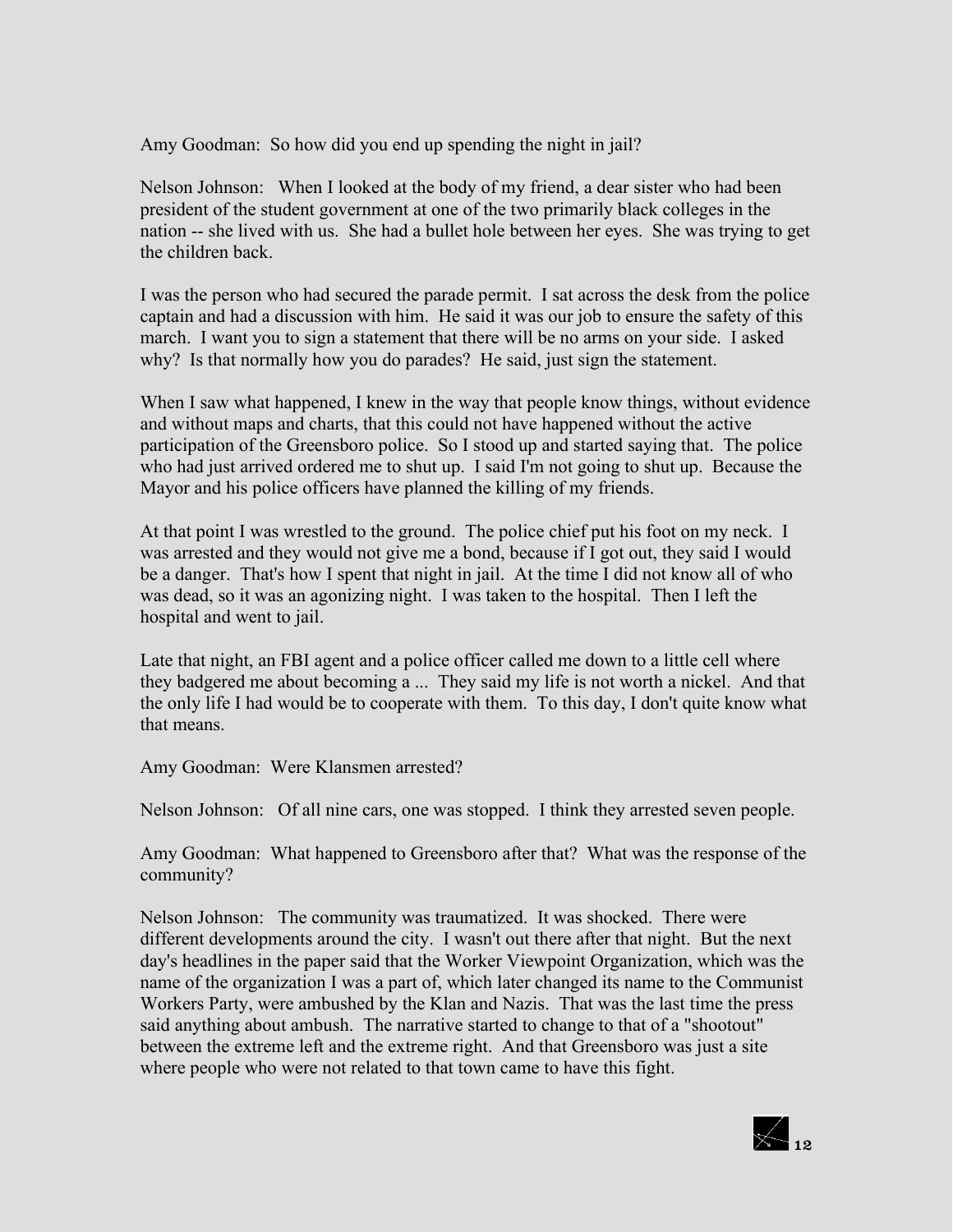Let me just point something out. November 4th, 1979, the embassy in Tehran was seized by the students. That's at least part of the reason this story was pushed off the headline. The Shah of Iran, the Ayatollah, all of this was the national news. It was convenient for this not to be the main issue.

Amy Goodman: Grace mentioned the Truth and Reconciliation Commission. How did this play out over the years? Now we're talking about more than 30 years later.

Nelson Johnson: Let me say that that city became so polarized. I would not believe that a city in the United States could become as bitter and divided as Greensboro. But I was there. I have been in court. People got up and went to the other side of the room.

The question I raise is: How do you convince a people that what they saw with their own eyes they didn't see and that something else happened? That is largely the level of distortion and fear that was operating there. It resulted in the Klan and Nazis being acquitted in a case brought by the State of North Carolina. And in a federal case on civil rights violations they found that race was not the reason even though they shot two Jewish men, a black woman, a Latino brother, and African American brother. They were able to put forth the argument that race played no role for what the Klan and Nazis did that day.

So let me just say we had a civil suit. It was the only one in which any person of color was on the jury. The acquitting jurors were all white and all blacks had been purged.

On that particular civil rights case, the jury found police officers and Nazis and Klansmen, collectively guilty of wrongful death against one person. That brought that phase of the case to an end.

Amy Goodman: Talk about developing the Beloved Community Center of Greensboro.

Nelson Johnson: You asked a question I didn't really answer about the truth process. I got to the end of my capacity. I thought I was an organizer. I thought I was a good organizer. When I became isolated in my own city, unable to make things happen, it forced me to rethink everything I was doing.

I staggered in and out of churches. I was received, and I went to seminary. While in seminary, the Klan and Nazis made a decision to march again in Greensboro in 1987. It would have been the first time they had been back. When I came home, the State Bureau of Investigation asked what I would do. I felt harassed that they would come to my home. They were setting up the scenario again of the extreme right and the extreme left.

I talked with people in Richmond, where I was at school. I made a decision that I was going to visit the Klan leader and have a discussion. I called him. No, I didn't call him. I wrote a short note and drove to a town about 50 miles past Salisbury on I-95. Near the foot of the mountain I found this trailer. And the Grand Dragon lived there. And I went out there and no one was there.

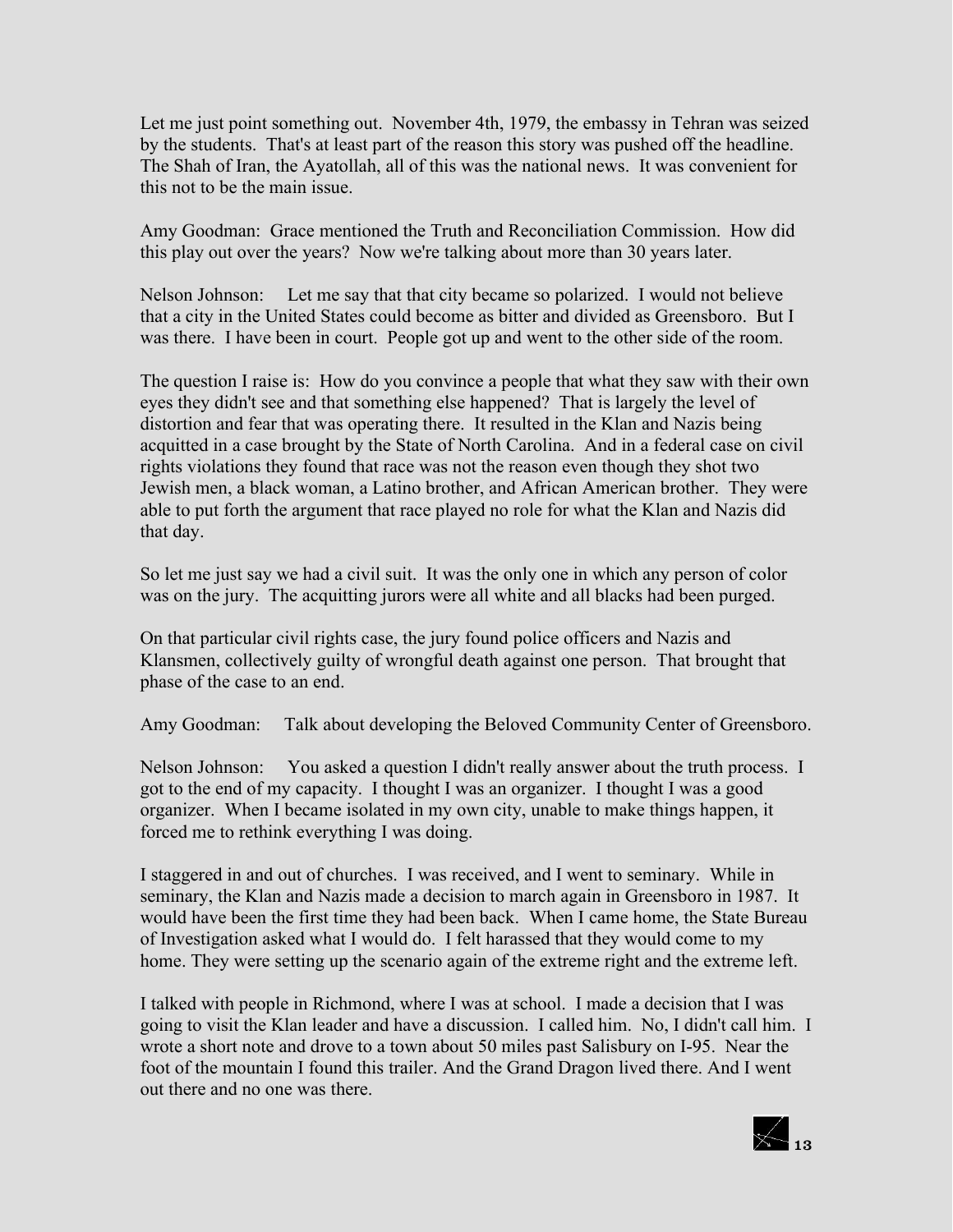So I slid the note under the door. I called him at night and told him I'd been to his house. I wanted to talk to him about not coming to Greensboro. He just started cursing. He just went off. He said, "You haven't been to my GD house." I said, "I've been to your house. You go look under the back door and find my note."

He found the note and came back. To make this story short, after exchanges of cuss words and so forth, I said, "I am very serious. I want to talk to you about not coming to Greensboro." And he shocked me and agreed so I made the trip there by myself because he said, "Nobody but you."

We met at a service station. He said look for a pickup truck with a Yankee hat on. I stopped about 50 miles out of town. I got scared and prayed. I went to meet this person. We went to a hotel room. I thought he was going to go out.

We had a discussion. It was a hard discussion. I'll be glad to share that discussion with people later. The end of the discussion was that I asked him why he was doing it. He talked about us raping their women. I told him to be serious. I asked if he saw how many colors black people are and where did he think that came from?

He finally agreed. He said we will come to Greensboro but we won't start nothing. That ended that discussion. I left seminary. I felt somehow we had to find a way, even with the most evil people, not to become so bent in our own internality that we lose the little humanity that we have.

I wrestled with this out of my faith tradition. King was the person I looked to the most. And this notion of the beloved community where the dignity and worth of everyone from all groups, bar none, is affirmed. Where we strive to create a society that builds the institutions and structures that are life affirming themselves.

And so I came back with that notion of how to take the work we had done in that city and begin to fold it into this concept of the beloved community.

Amy Goodman: And the Truth and Reconciliation Commission you established?

Nelson Johnson: That was 1990. When you poison the ground all of this toxin is beneath the surface. People don't know why they can't get along. It loses its identity. It's like it gets in the groundwater and people start to drink from it.

How can you build unity in a city that is actually captured by this part of its past? So we were trying to figure out what to do and how to create a process. It was suggested to me that maybe we need to look at what they did in South Africa as well as Peru.

We got together with some people. There is an entity that oversees the Truth Commission around the world. We started this long process of building a Truth and Community Reconciliation process.

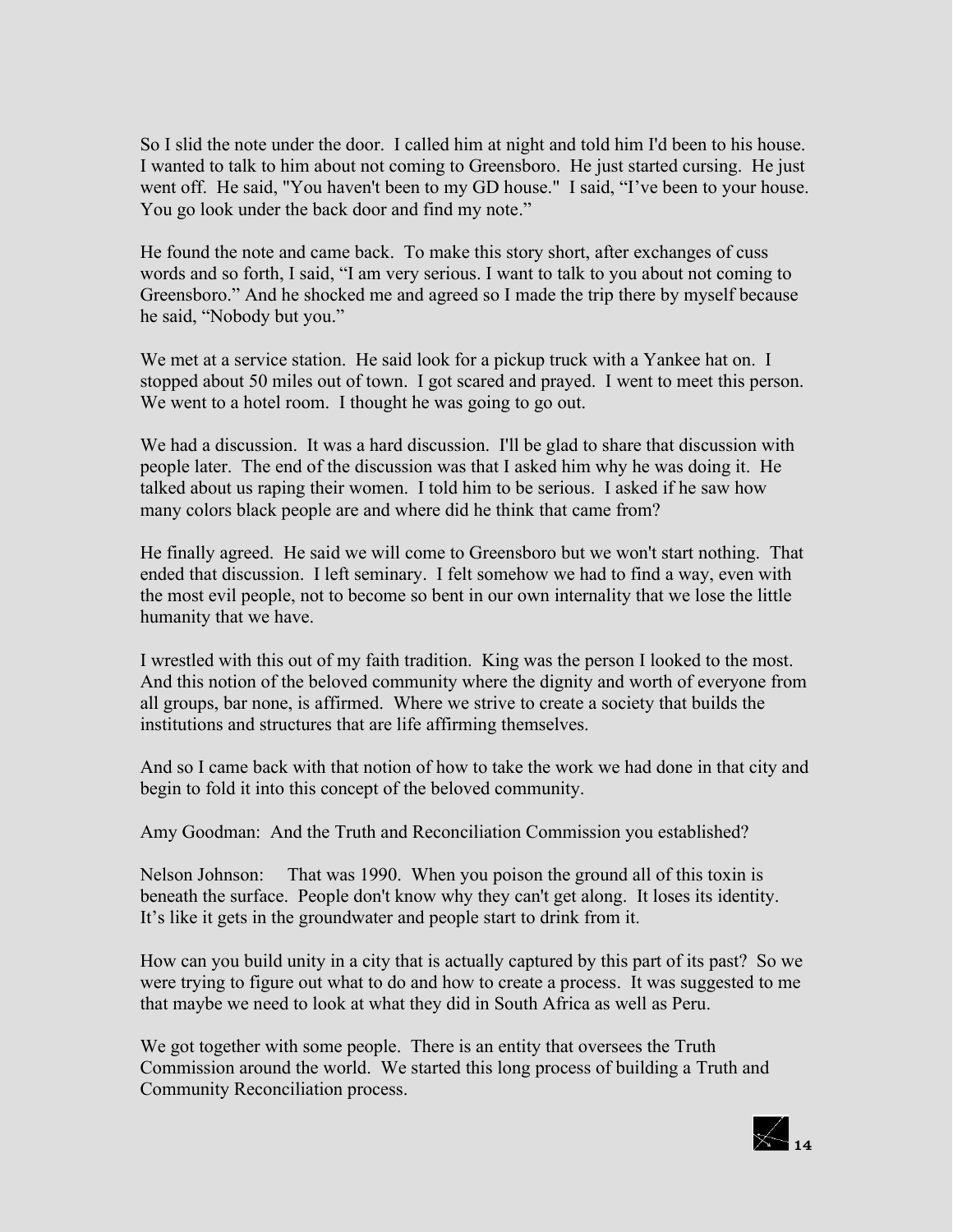Amy Goodman: The effects of Malcolm being assassinated in 1965 and then King in 1968, what effects did that have on your community, their different approaches and where you are today in your beloved community?

Nelson Johnson: I was in Europe when Malcolm was assassinated. I was a follower of King but I really didn't understand King. I was trying to be a good person. I loved to hear him talk. He could make words sing.

Amy Goodman: Did you see him in Greensboro?

Nelson Johnson: I was scheduled to be there on the day of his death. He was coming to Greensboro to give a speech.

Amy Goodman: From Memphis?

Nelson Johnson: He was coming from Atlanta and then sent a note about going back to Memphis because things had gone awry. He was scheduled to be at a church in Greensboro. I had a nice following of students with me. We were going to cheer him into the airport. It was my chance to really ask him.

At this point, I had come to disagree with him but love him and respect him. I respected him because I was thoroughly convinced he believed this would work. But I couldn't see how it was going to work. This was my opportunity to talk to him. But it didn't happen.

I was caught up in the anger and rage of that period. So I was a part of the people who were saying there is no hope for us building anything. They killed our best person and best prophet. But that gradually gave way to a different understanding.

It was not a quick thing. It took some time. I want to borrow Grace's term to "grow your soul". All of us are born in a culture that specializes in making people other, now it's the Russians, now it's the Jews, now it's the blacks, the gays, the women. We have no sense of who we are except in some kind of "otherized" relationship.

We have a false ID. The ID we struggle for is that we have enormous potential as human beings. We have potential to grow toward the possibility of affirming every single group, every single person, bar none. And we have the possibility of going the other way. The choice is which one do you sow to? Which one do you nurture and want to come into being?

All of this was part of what was driving our thinking around a process that would bring the Nazis, the Klan, the police officers, the traumatized neighborhood, as well as those of us who were present that day, the children. Our children. I had 7- and 8- year-old daughters who saw this. We wanted a process that would bring some truth and healing to our city.

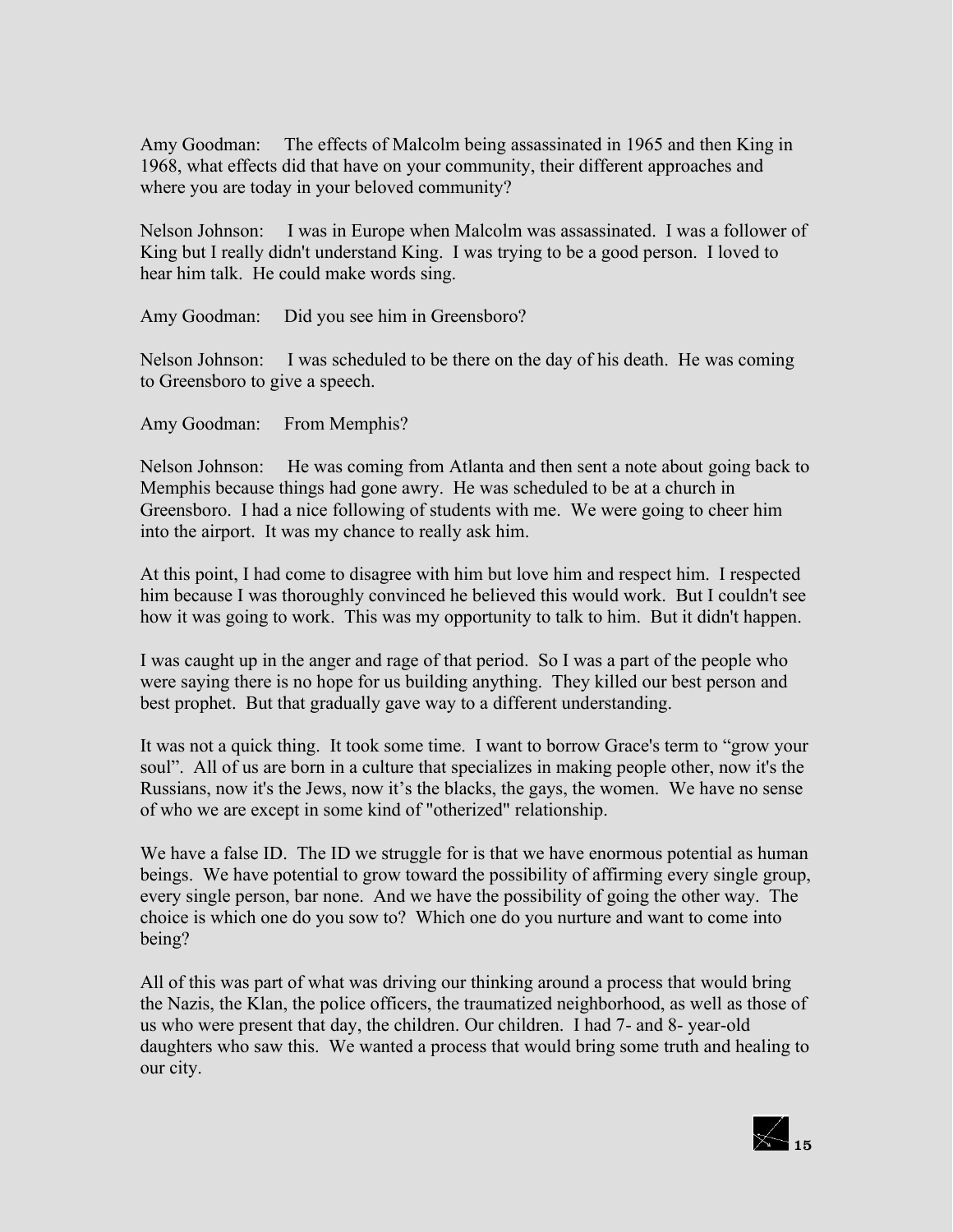Amy Goodman: Today, the work you are doing in 2012, what are you focusing on?

Nelson Johnson: We name our work building community. The occasion to build community can be anything. It is how you do what you do. We run a homeless hospitality house. We build beloved community out of that. We build community gardens. The homeless people do the gardening.

We engage this unresolved problem of corruption and double standard in our police department. We do energy efficiency on homes. All of that is an occasion to build community.

The most difficult thing about that recently in North Carolina is up on the ballots. On May 8th, they will vote on Amendment One, which is to oppose same-sex marriage. I have been in meetings the last three weeks with African American clergy struggling over this issue.

This is really the most difficult struggle that I have had with my peers. I am happy to say that we made some significant progress. It is just so evil to stigmatize and punish people because of your feelings. We have had to go around in some circles. I say that because that is the last thing I did before I left Greensboro.

I was actually happy to get out of town for a little bit.

### *[Applause]*

Amy Goodman: I want to talk about movement politics and election politics – considering the Democratic Convention will be in North Carolina – but before we do that let me bring up our final speaker tonight, Andrea Smith.

### *[Applause]*

Amy Goodman: Andrea Smith is a groundbreaking Native American activist and scholar. She is the co-founder of the Boarding School Healing Project and INCITE! Women of Color Against Violence.

### *[Applause]*

She is the editor of The Revolution Will Not Be Funded: Beyond the Non-Profit Industrial Complex. She teaches at University of California, Riverside and is currently editing a collection of writings on innovative political practices. Welcome, Andrea Smith.

Why did you edit this book, The Revolution Will Not Be Funded: Beyond the Non-Profit Industrial Complex, and organize the Boarding School Healing Project?

Andrea Smith: The Revolution Will Not Be Funded came out of work with INCITE!

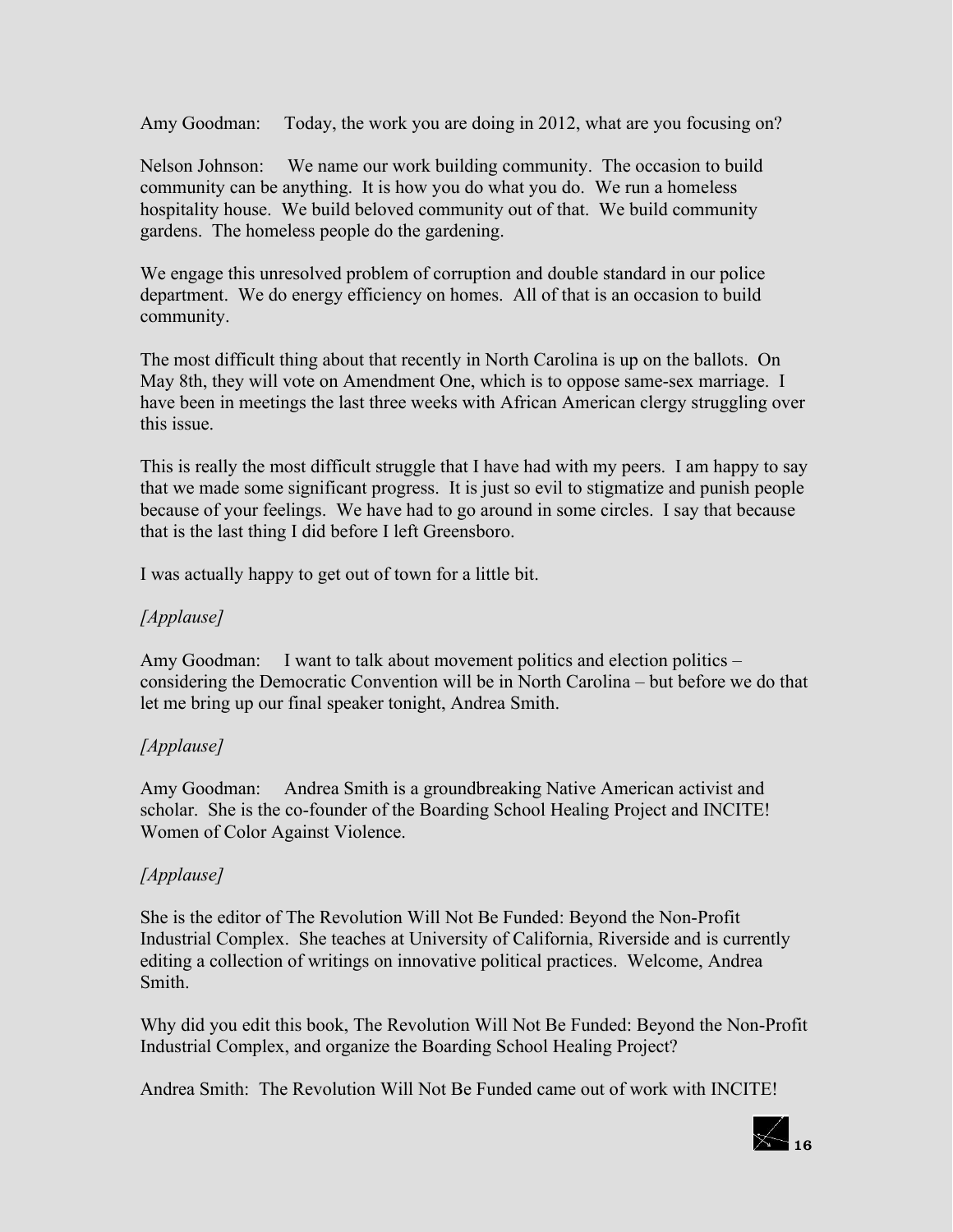Women of Color Against Violence, and that work came out of having been involved with the anti-violence movement for 20 years. I was the women of color caucus chair for the National Coalition Against Sexual Assault. I had seen how a movement to end violence had basically been co-opted by the state such that we were essentially an arm of the state and a network of social service providers. But we were not a movement trying to end violence.

Consequently, all our programs were funded directly by the state, many located within police departments. Our solution to ending violence was to work with the apparatus of state violence through the Prison Industrial Complex, law enforcement, etc. In all this desire to become mainstream we never asked ourselves if these strategies were actually working. Of course they were not working because all these laws we passed to make our lives "more safe", such as mandatory arrest laws, were leading to situations where now batterers were now calling the police first and people who were being battered were the ones getting arrested.

But even larger than that, it became a situation where the state is able to come in and say we'll put a violence against women provision on a very repressive anti-crime bill and now call it feminist legislation and this does not get questions by the anti-violence movement.

When I was in Chicago, when they were passing anti-immigration legislation I asked what are we going to do to organize against this and they said that was not a gender violence issue.

This is how single-issue oriented this had become but also this showed how much we were in bed with the state. So we traced this and the problem was that 100% of our funding was coming through the state. The state was dictating the solutions that we could come up with.

But ironically what happened was the Ford Foundation, which will figure later in this story, funded us to go to a trip to meet activists in India, which was very informative but we met many of the non-funded movements who said, "Well you think you're so great just because you're not taking money from the state but why are you taking foundation funding?" They were giving us a hard time and we thought we were so smug and selfsatisfied but they brought us down a notch or two.

When we came back, we really found out how the revolution would not be funded because The Ford Foundation promised us \$100,000. Told us to start committing all these funds. And after we committed all these funds and couldn't get back out of those obligations, they retracted the grant because of our statements in support of Palestine.

We organized a big conference and big multimedia tour. We had three weeks to find \$60,000. So this is when we had to start the fast and furious house parties, phone banks and we actually raised the money.

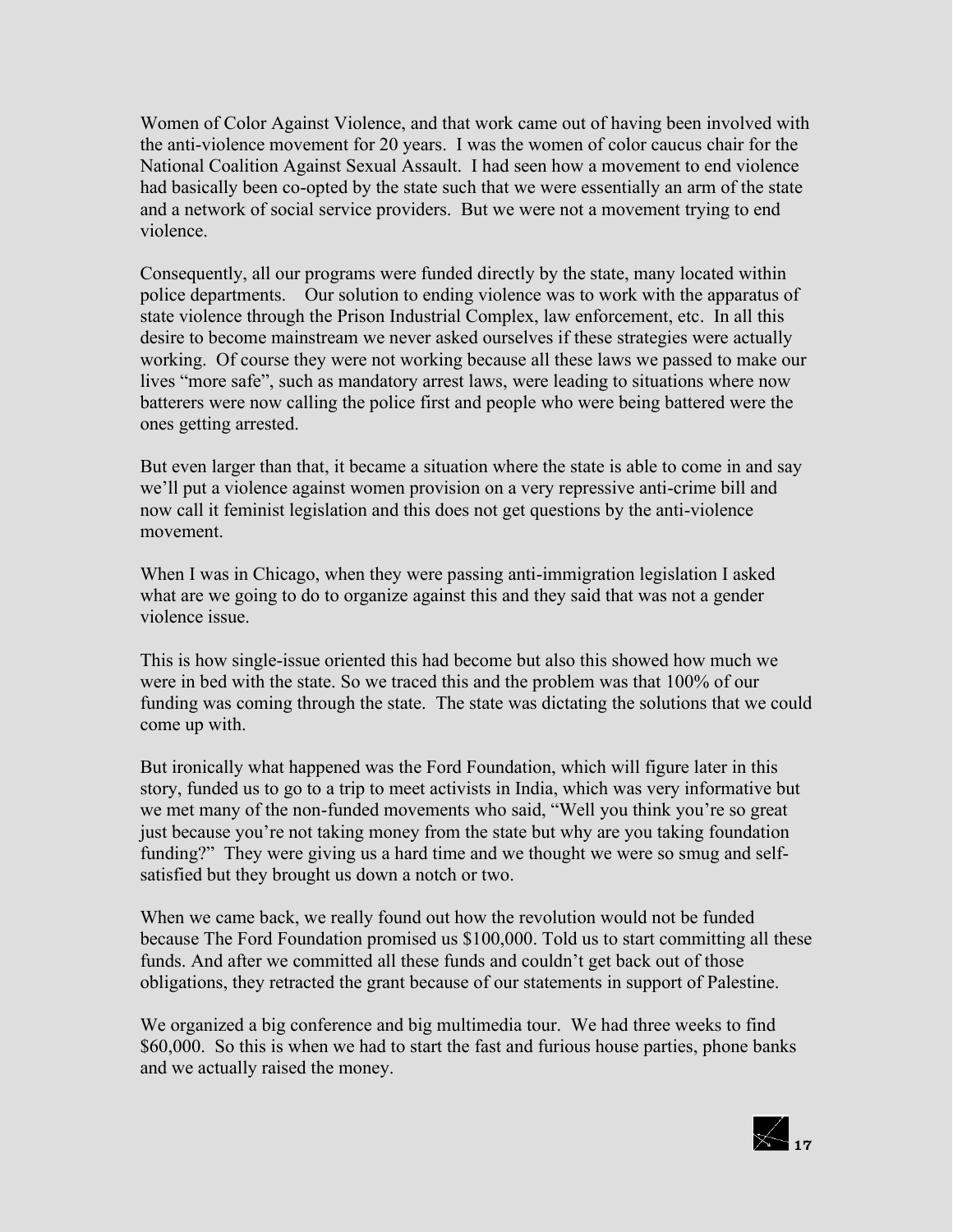### *[Applause]*

The lesson we learned, other than "foundations can be evil," is also the model of that had really deformed the way we thought how we could do organizing and fundraising. We had believed we were actually dependent on that, and hadn't thought of creative ways to fund our own work. It had actually hampered our imaginations about what organizing could become so much so that we thought we needed glossy brochures funded by somebody, rather than maybe you can pick off the top and make copies at Kinko's or something more creative. That's how The Revolution Will Not Be Funded came about. Many people are struggling with these things, not just the anti-violence movement. We don't have a solution to it, but can we start a conversation about different ways we can do organizing.

Let me mention briefly, what we realized with that process though is that the non-profit is the tip of a larger iceberg. It's not enough to just say, "We won't do non-profits" because that's not necessarily the answer either. We've seen in many movements that it's not just that they don't depend on non-profits, it's that they just don't organize the movement through the non-profit. They have an independently-funded base movement that might use the non-profit in the service of a particular task, but the non-profit answers to the movement, it isn't the movement itself. So it's not non-profit versus no non-profit but what is the proper role of the non-profit?

But also even if you don't operate with a non-profit, if we don't change the capitalist way we live together, we end up in the same situation. Like if we're going to resource our work by all having day jobs and share our resources, but some are much better paid jobs than others, then we just end up replicating a class system in our organizing work. So the critique of the non-profit is actually a larger critique of our individualistic capitalist model of organizing and living together that stops us from developing a really collective way of doing the work that can actually be inclusive of all people whatever the resources are.

### *[Applause]*

### *[Cheering]*

Amy Goodman: What is the Boarding School Healing Project?

Andrea Smith: The Boarding School Healing Project is actually a group that's now become the Boarding School Healing Coalition, trying to build a movement for Native peoples and their descendants who have been subjected to the U.S. boarding school policy. So just to make a long story short if you're not familiar with this, basically in the 1800s, the U.S. government decided the best way to solve the Indian problem wasn't to just kill them -because that was too expensive- but it would be more inexpensive if we took native children from their homes at age 5, put them in boarding schools until 18, routinely sexually, physically and emotionally abuse them, and return them to their communities unable to speak the same language as the people in their communities.

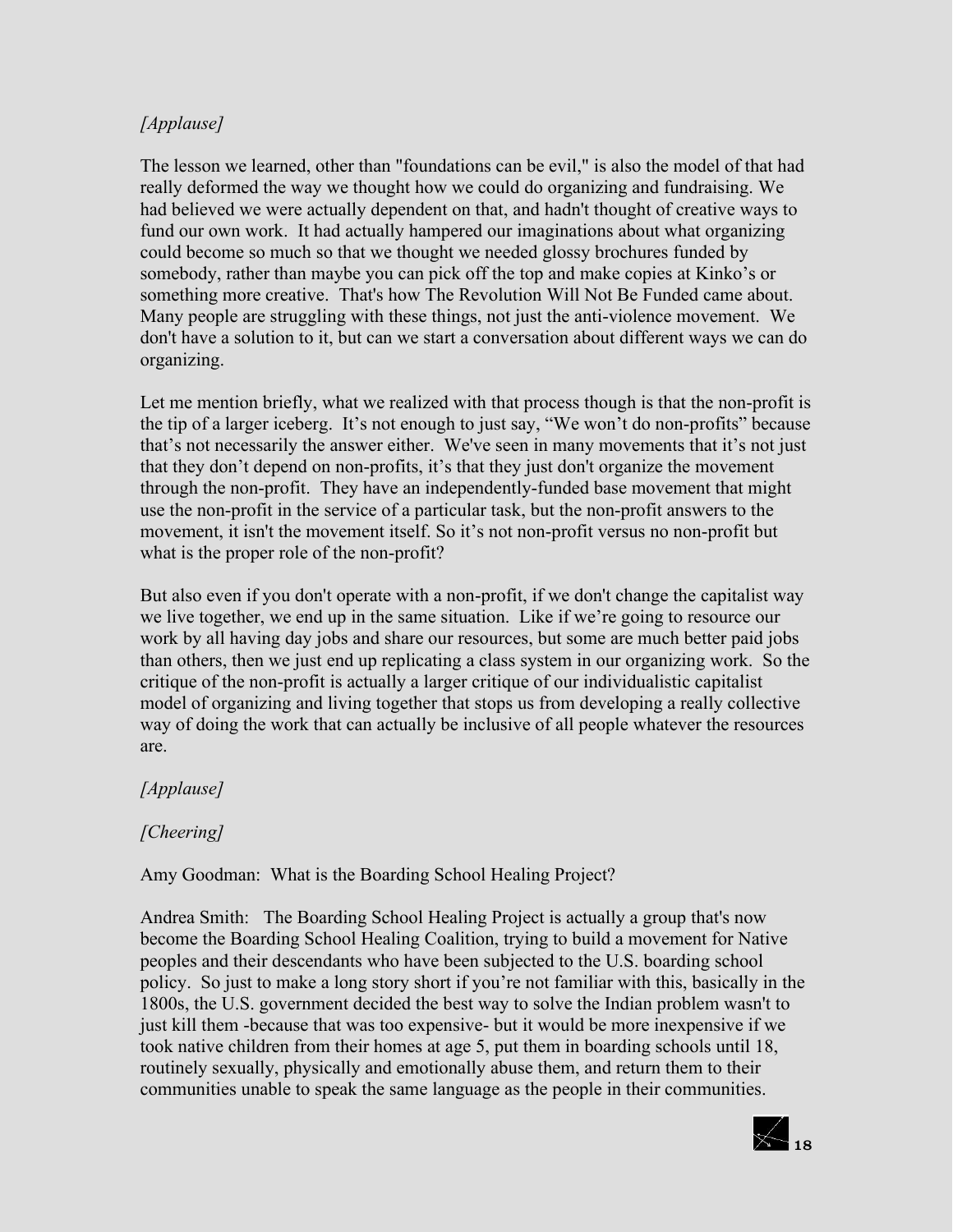The result of this is this is where we see the beginning of sexual abuse, alcohol abuse, and all these other things in native communities that didn't exist before because prior to colonization most native communities were not patriarchical. They were not built on these structures of social hierarchy. It's slightly overgeneralized but clearly what happened is the boarding schools completely changed the way these communities worked with each other but also you have generations of people at these schools who were never parented, never loved, and passed that to future generations. About 100,000 people went through that system. Most people are affected by it ever if they weren't directly affected by it.

Amy Goodman: Did you go?

Andrea Smith: No. But I should say they are still going on now. They aren't mandatory, but in some areas there are ongoing allegations of abuse that are not being addressed. The larger issue is that this is a history that there's been no acknowledgement of it. In Canada there's been a huge movement around this. There's actually been a settlement, which has been problematic in many ways, but at least it's an acknowledgement this happened. Whereas in the US there's no acknowledgement of this history that has had such a devastating impact on native communities, no mention that this has even happened.

The group started with a woman who used to live in New York, Sammy Tanita, from the Rosebud reservation and she saw what was happening in Canada and said we need have a similar understanding for what was happening in the U.S. She brought people together to start this movement. It's been a very slow process, because we would start to do a documentation project on these abuses, and what happened is, we might have a meeting at a certain place in South Dakota and people don't have a lot of resources. It would take effort to drive 200 miles to get to this meeting. People would get to the meeting and they couldn't walk into the door because of that level of trauma. The big think I learned from that experience is that we often have an idea of an organizing model based on being these cool badass superstars, rather than building movements around the sick, tired, busy, depressed and dysfunctional people that we actually are!

### *[Cheering]*

What I learned from this is, maybe more extreme, but I think it's emblematic of movements in general: we can't have a romanticized notion of who we are and build movements around them. We have to integrate healing into the movements, not say, "Go heal on your free time with somebody with an MSW and then when you're healed join the movement." It has to be part of it.

### *[Applause]*

Amy Goodman: How have you made through your work, the movement a healing process?

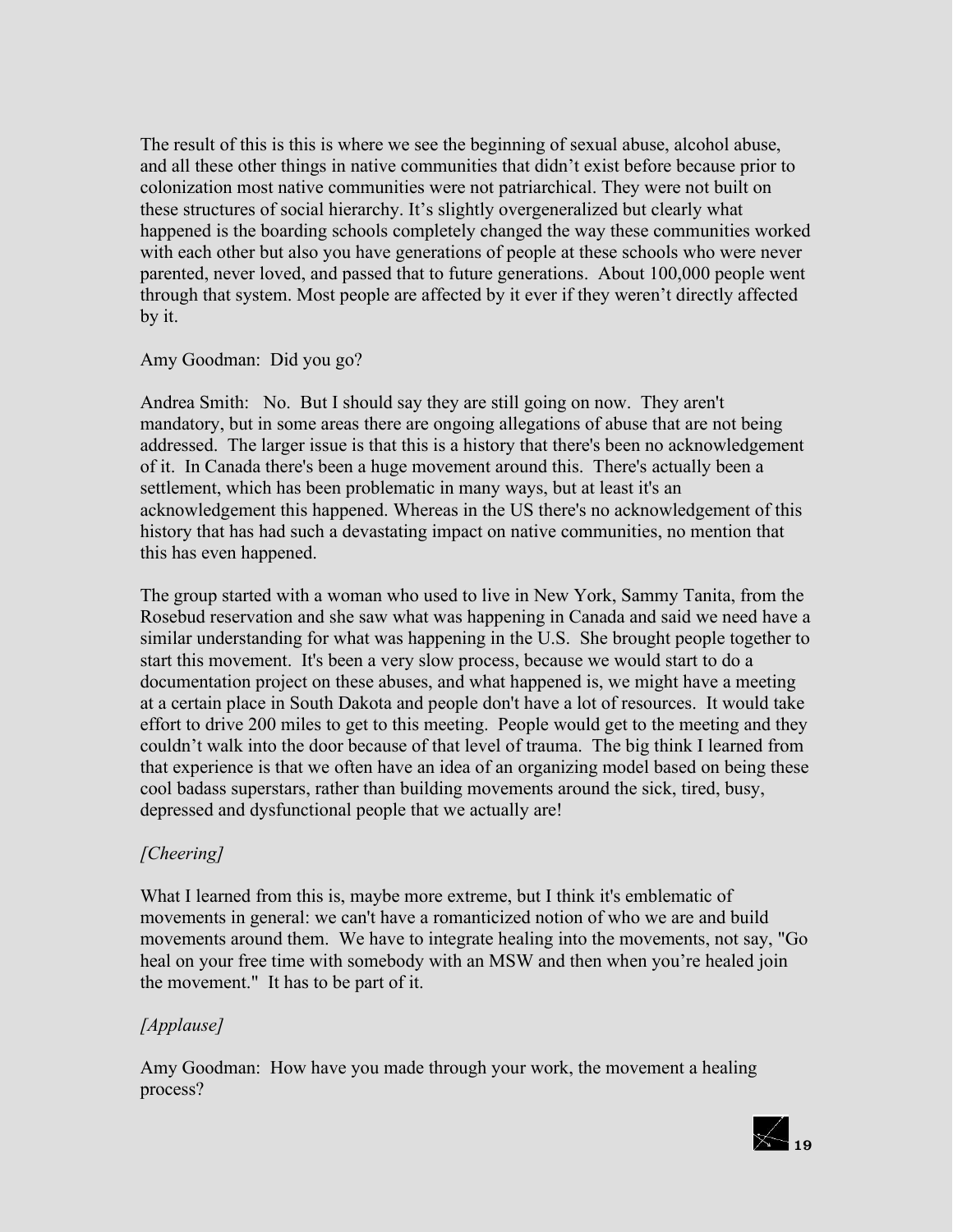Andrea Smith: Ironically I learned a lot of this from the Promise Keepers. That was a huge evangelical men's movement. I was going to these events as part of my research. I noticed that they were a lot of fun! They had cracker jacks and hot dogs and singing and dancing. Everyone was nice to you. Poor Stan had a problem with pornography or something, and they didn't yell at him and say you're gonna burn in hell. They said Stan we want you to be the Christian we know you can be, we're here to support you!

Then I reflect on movements on the left when I would go to those meetings, those meetings that lasted for like 4 hours, there's no food, and everybody's yelling and being counter-revolutionary!

#### *[Audience laughing]*

And we wondered why nobody wanted to join!!

### *[Cheering]*

What I learned from that is, when we think about the revolution, and we have this workaholic approach where we are going to work 24 hours a day, 7 days a week and the revolution is supposed to be right around the corner, you can keep that up for like 2 weeks before you wanna run out to the day spa, right? If you want a movement that's gonna be more long-term movement, it has to be something you get from as much as you give to. It has to be something that's nourishing. It has to be something you want to be part of. That's when I realized we have to build a movement that's so much fun, people can't wait to join!

#### *[Audience applauding]*

That's basically how we changed our process with INCITE. We started saying, we have to go to the movies, and that's as important as a business meeting. We actually have to make these things fun. One of the things we organized was a Sisterfire tour. Instead of the usual boring conferences, let's start having multimedia arts and culture projects to spark your imagination in a different way and make you want to be part of the movement. It changed the way we thought of doing the work, rather than boring talking heads, let's get the pamphlet out and educate everybody. Let's find new ways of doing the education that people actually wanted to be a part of! That's how my organizing's changed.

#### *[Audience applauding]*

I've been involved in a variety of indigenous movements. The ones I've been most influenced by are the ones in the U.S. and Canada, but also Latin America, which are rethinking what indigeneity means. In particular was very influenced by the 2008 World Social Forum. The indigenous people of Latin America issued a collective statement that said the number one question they wanted to put on the table was the question of the nation-state. They said the nation-state hasn't worked in the last 500 years, so I don't

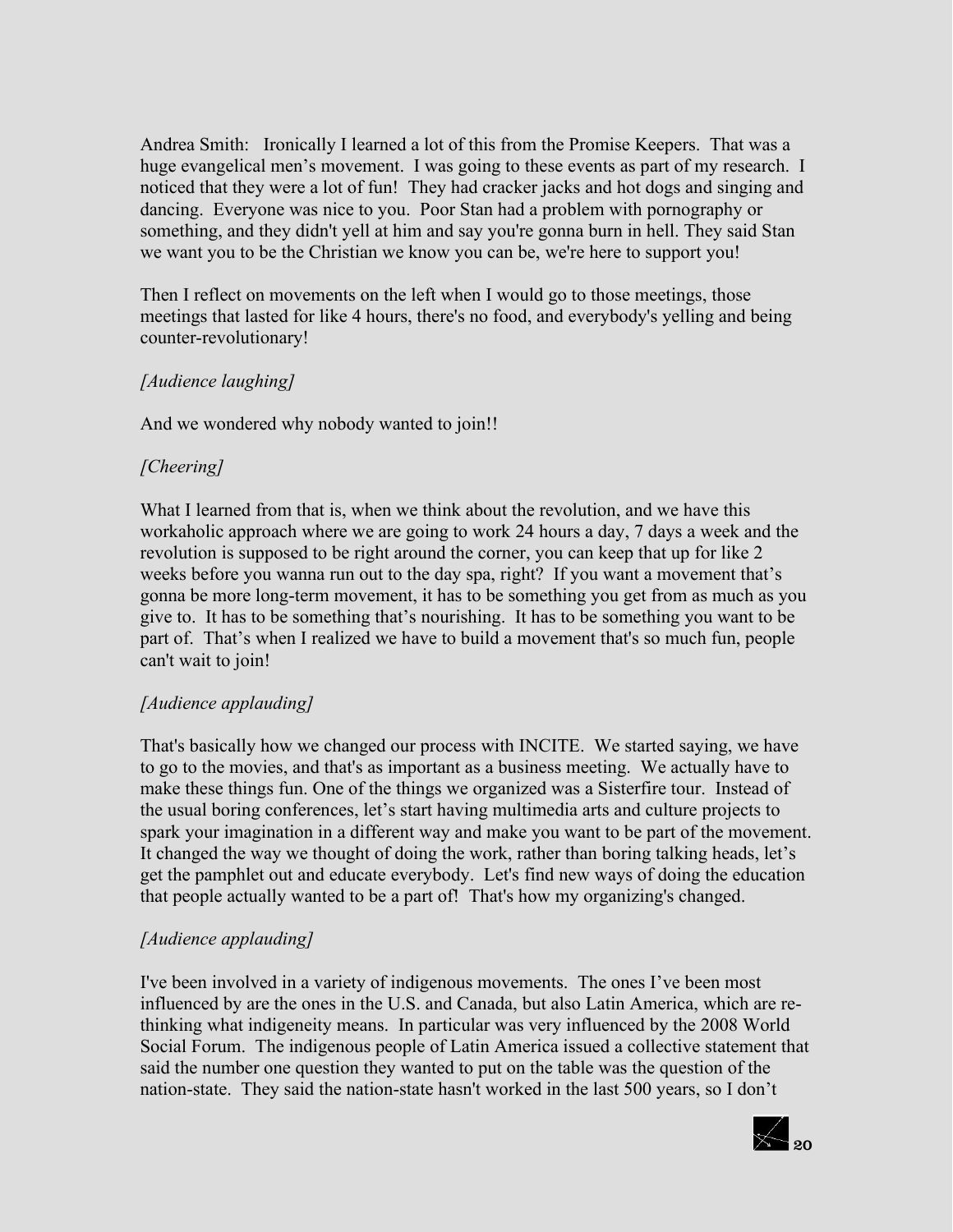think it's gonna start working now. But, what they put on the table is is there a different way we can think of how we would live together, under different forms of governance structures that we can manage? Of course if we de-colonize our imagination, we know these things do exist because they existed prior to colonization.

Grace spoke about how we would think differently. They put it on the table: we have to re-think who we think we are. If we go with the western model of the self, that sees oneself as over and against other people, then the nation you build will be over and against other nations. Consequently we find ourselves in the current structure if people encroach on your land, the only thing you can say is, "It's not your land, it's our land." But you can't say, "Well why is the land anybody's land? Why is it a commodity that can be bought and sold?"

The thing we're putting on the table is to re-think our relationship to land and each other, so the self sees itself through its radical relationality to all peoples, all creation and the land. When we see ourselves in this radical relationship with all things, the nations we build will also be in this relationship with all of nature.

So I think it just sparks our imagination of how we could live with each other in a radically different way that is not about my struggle or your struggle, but rather how, our struggles only work when they work together. And consequently that real democracy, not this fake, faux democracy of the U.S, but a real democracy in which we all participate in creating the world that we want to bring into being.

Amy Goodman: Which is a great way to lead into folks writing down questions or comments you have. As Andy talks about having some fun and bringing culture into this, let's pause for a moment now, to celebrate.

#### *[Audience cheering]*

Lear deBessonet: Hi! Is this one on? Can everybody hear me if I'm talking at this volume? And the mic is on now. Good. I didn't realize I was the celebration part of tonight. *[Laughing]* I'm glad.

This is a moment to stretch your legs. Also, in the tradition of passing the peace, to turn around and introduce yourselves to the people around you, to learn who else is here.

*[10 minute break. Comments and questions collected from audience.]*

#### *[Audience talking and sitting down.]*

Amy Goodman: This conversation that we are having is called Memories of the Future. Grace Lee Boggs and Nelson Johnson and Andy Smith will also just talk to each other and ask each other questions, share comments, and there are many, many questions that you have. One of them is, "How would you make the Occupy movement fun?" *[Laughter.]* 

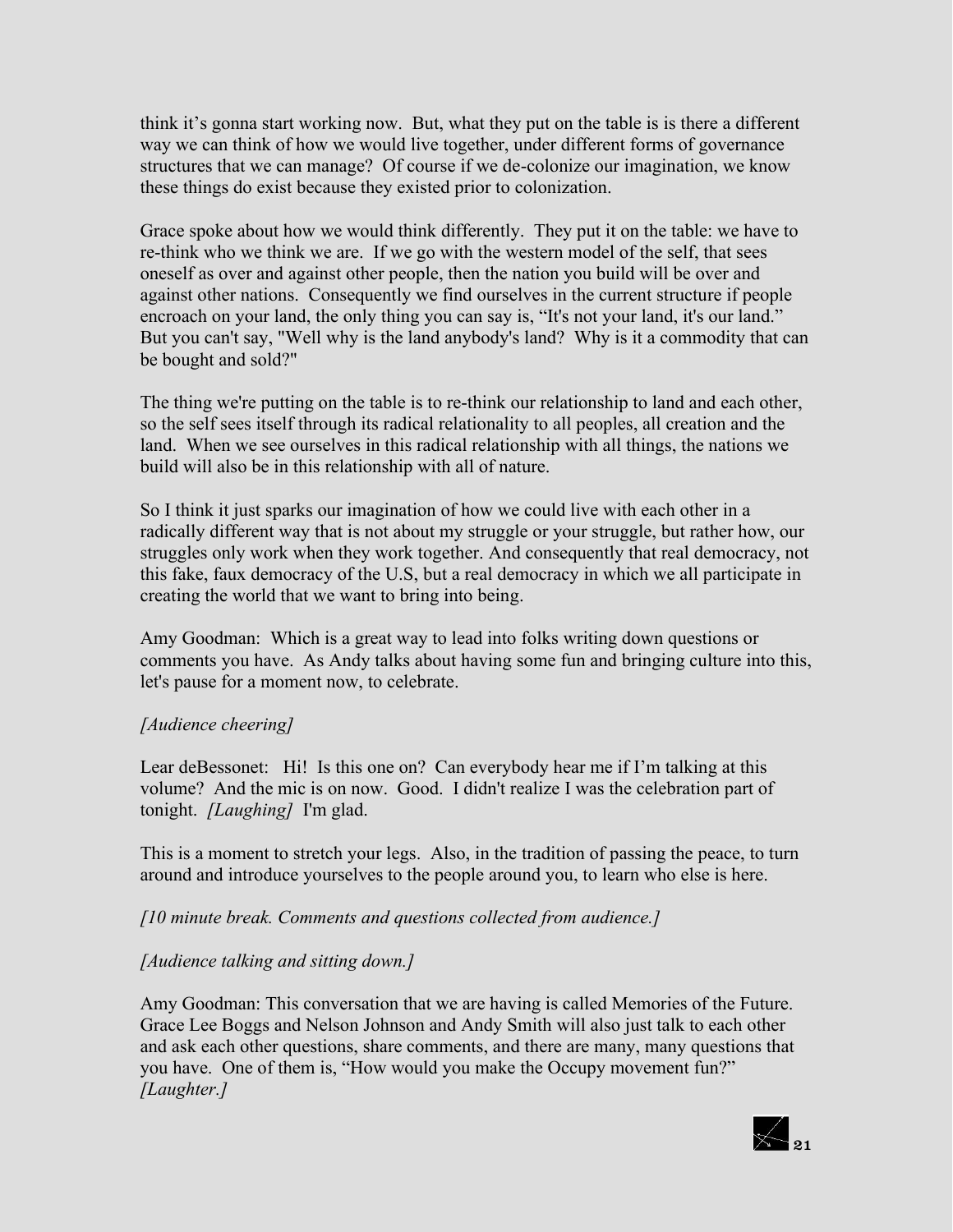Grace Lee Boggs: There are a lot of minds in this room. You're the ones who have to do that.

### *[Applause]*

Amy Goodman: This is a question for Reverend Nelson Johnson. What advice would you give to an organization who wants to form their own truth commission?

Nelson Johnson: Talk to Jill Williams. She is sitting right there. She was the director of the Greensboro Truth Commission. But let me say this. Working to secure a depthful truth is not easy. Because we have been living in a culture of layers of falsehood for a long time.

So I think you need to be committed to stay with it. Persistence is one thing. Structuring it in such a way that you bring the various components of a community into the process and get a good buy-in. And I think the spiritual dimension of finding a way to be in conversation that may be very different, you may be on a very different points of view but is, in some way, affirming of the humanity of the other.

We would be glad to share more extensively videos and tapes and our whole process of how you structure it. Each one has to be done to fit the particularity of the situation that you're dealing with.

Amy Goodman: This question is from an audience member. I would be curious to hear why Andrea Smith's organization focuses on women of color. What are their particular concerns beyond women more generally?

Andrea Smith: In forming INCITE!, we decided to rethink what women of color politics is. Before we operated around this inclusion model. We would be part of this larger antiviolence movement and spend all our time yelling at them for being racist and if we yelled very eloquently, they would pay us to yell at them. But this didn't really lead to any results.

Then we thought if we didn't do it around inclusion, what if we took the history and lives of women of color seriously, what does that tell us about the world? When we do that we see that we cannot look at gender violence without looking at state violence simultaneously. If we look at the histories we have been through, the state has been the primary perpetrator of violence in our communities.

### *[Applause]*

But then when we do that, we realize that that actually changes the politics not just for women of color but for everybody. Because the approach for all people of all genders trying to end violence with state violence is just not an excellent idea, right? So having a women of color analysis is not an insular analysis, it is actually an expansive analysis that

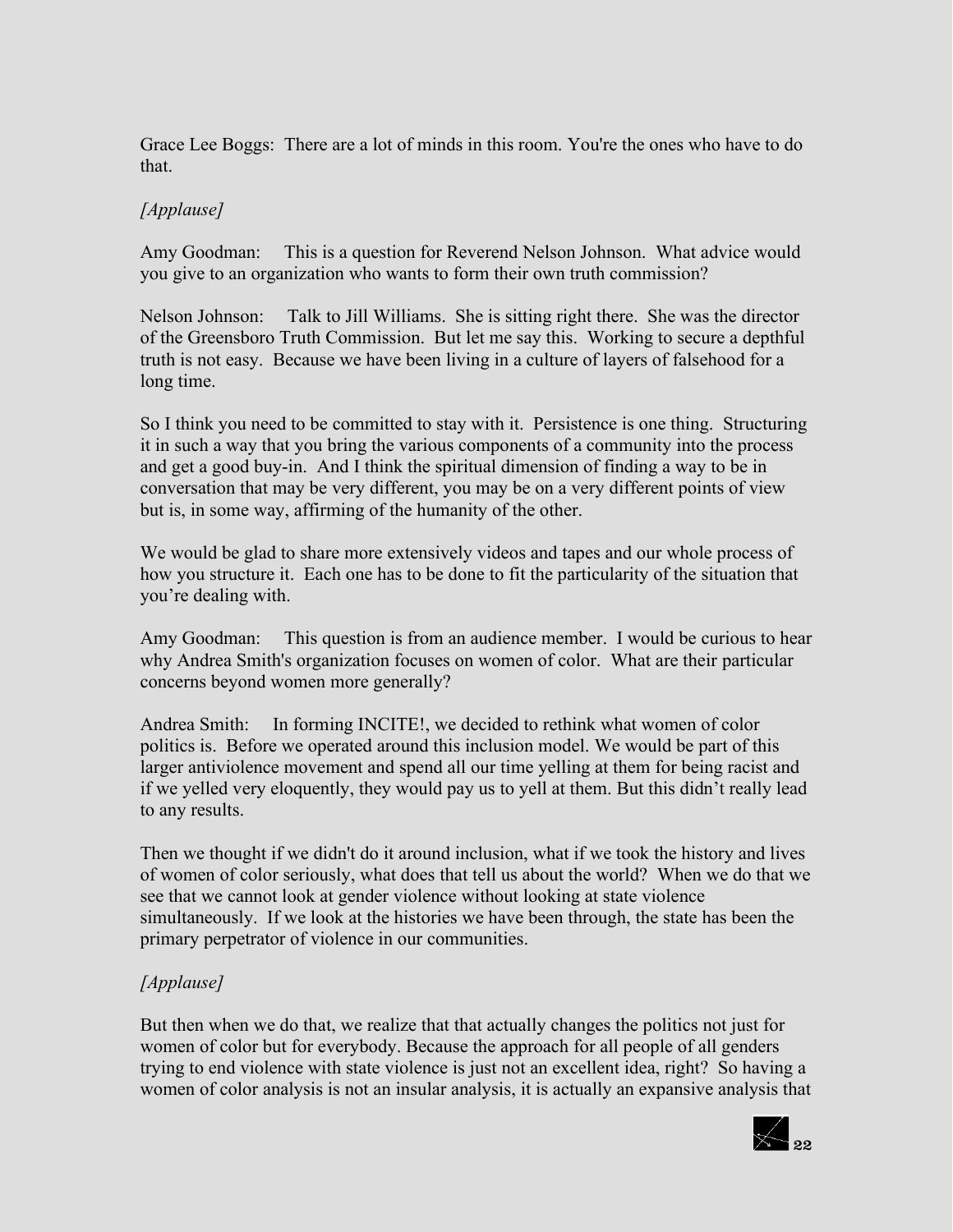can be liberatory for all people. So that's the sense in which I see a women of color politics.

### *[Applause]*

Amy Goodman: This is for everyone. What books are you reading? Or writing?

Grace Lee Boggs: I'm reading a wonderful book called Healing Civilization by Claudio Naranjo. He is a psychiatrist. He says there are three brains. I think neuroscience is very important. He says there is the matriarchal brain, the patriarchal brain, and the child brain. We have to reunite them and overcome the domination of all our institutions by the patriarchal brain.

I think that is a huge challenge, to know ourselves and to know our institutions and to know what the culture is and to know that we have the power in our minds, within our brains actually, to exercise a more matriarchal culture. We can create one.

Andrea Smith: Other than People magazine, I would highly recommend Dean Spade's new book out. Normal Life is just an excellent book that looks at the limits of legal reform and what it can actually accomplish. It looks at our reliance on things like gay marriage and hate crimes as a solution to address heteronormativity, when in fact it reinstantiates it. It's just a great book that looks at the intersection of white supremacy, colonialism, heteropatriarchy and actually has practical strategies for how you organize in light of this larger analysis. Run out and buy it right away if you have not already done so.

Audience Member: What is it?

Andrea Smith: Dean Spade's Normal Life on South End Press.

Nelson Johnson: I am reading a book by Thomas Berry called The Great Work. It functions off the assumption that there is a radical separation of the human from the rest of the earth. In that sense, the humans see everything else as an object to be explored for our interests. But we have to develop communion and intimacy with all of the other aspects of creation, both living and non-living.

I found that powerfully energizing. Because, in point of fact, biblical Christianity has played an awful role in facilitating the radical separation of humans in a way that is just destructive because we do not respect everything else and if we see ourselves as dominators, then we end up dominating each other as well as abusing the resources of the earth.

I think Berry does a good job in helping us see that.

*[Applause]*

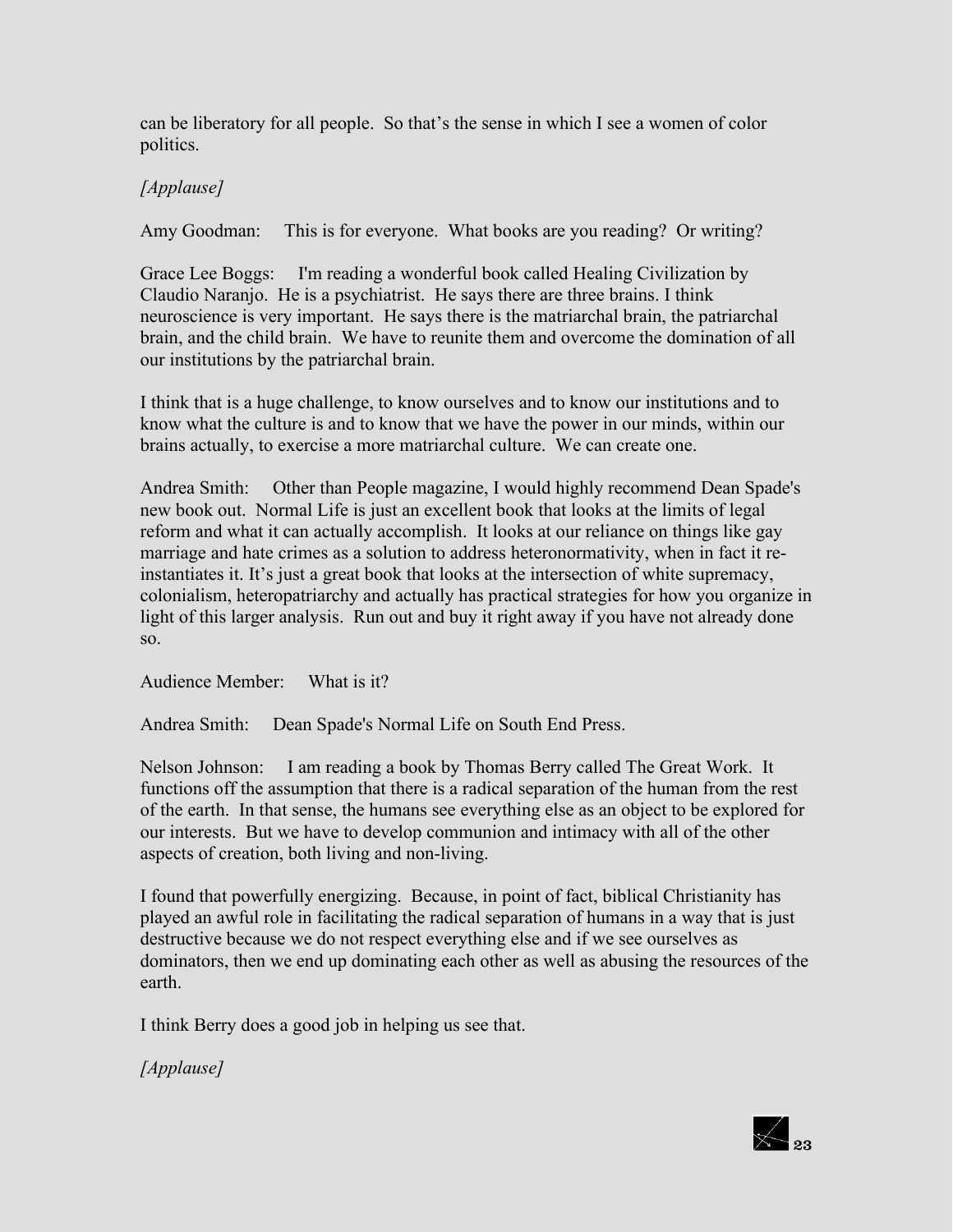Audience Member: What is the book?

Nelson Johnson: The Great Work by Thomas Berry.

Amy Goodman: I recommend two wonderful books. One is Michelle Alexander's book The New Jim Crow: Mass Incarceration in the Age of Colorblindness. Michelle Alexander is at Ohio State now in Columbus, Ohio. She wrote this book in four years, having given birth to three kids at that time. She was a clerk to a Supreme Court justice, Harry Blackmun. She was dealing with a racial justice project of the ACLU. She just started to come around to see the criminal justice system in this country and the number of people who are incarcerated.

She put it together in a way we have rarely seen. From the slaves of the 19th century who could not participate in the electoral process of choosing their leaders, to their descendants in the same situation today. They are not enslaved, but because of voter ID laws or laws regarding people in prison not being allowed to vote, they have similarly lost their right to vote and participate in the election process.

Also, my colleague Juan Gonzalez's book is recommended. It is News for All the People: The Epic Story of Race in the American Media. It is a tome of a book. You see the beginning of media in this country, newspapers, and who they were written for. Always about who owns the presses? In the early days it was about giving out information to white settlers in the United States about where Native Americans were.

It is an incredibly comprehensive look at the lens through which we have seen ourselves from the founding of the United States to today.

I wanted to ask Nelson Johnson this question, everyone, about this question of electoral politics and movement politics, especially in the age of President Obama. The movements that got Obama elected in 2008. What has happened? What about the goals of all these movements?

Whether it was the closing of Guantanamo and the end of torture, which clearly hasn't happened, to the ending of war, which has not happened, to dealing with the economic downturn, President Obama surrounds himself with the very people who are causing the problem, the bankers or some say the "banksters."

Nelson Johnson: I want to make two points, maybe more. First, I want to join with Grace in saying that how we look at politics and electoral politics in this period is different from how we looked at it in a different period such as the 1960s, for example.

In the 1960s, the great struggle was to join something and be let in. Give us a slice of the pie. Count us in. That was a necessary struggle. But now I think the issue is that the aggregate systems and institutions of the nation and indeed the world are exhausted and dysfunctional.

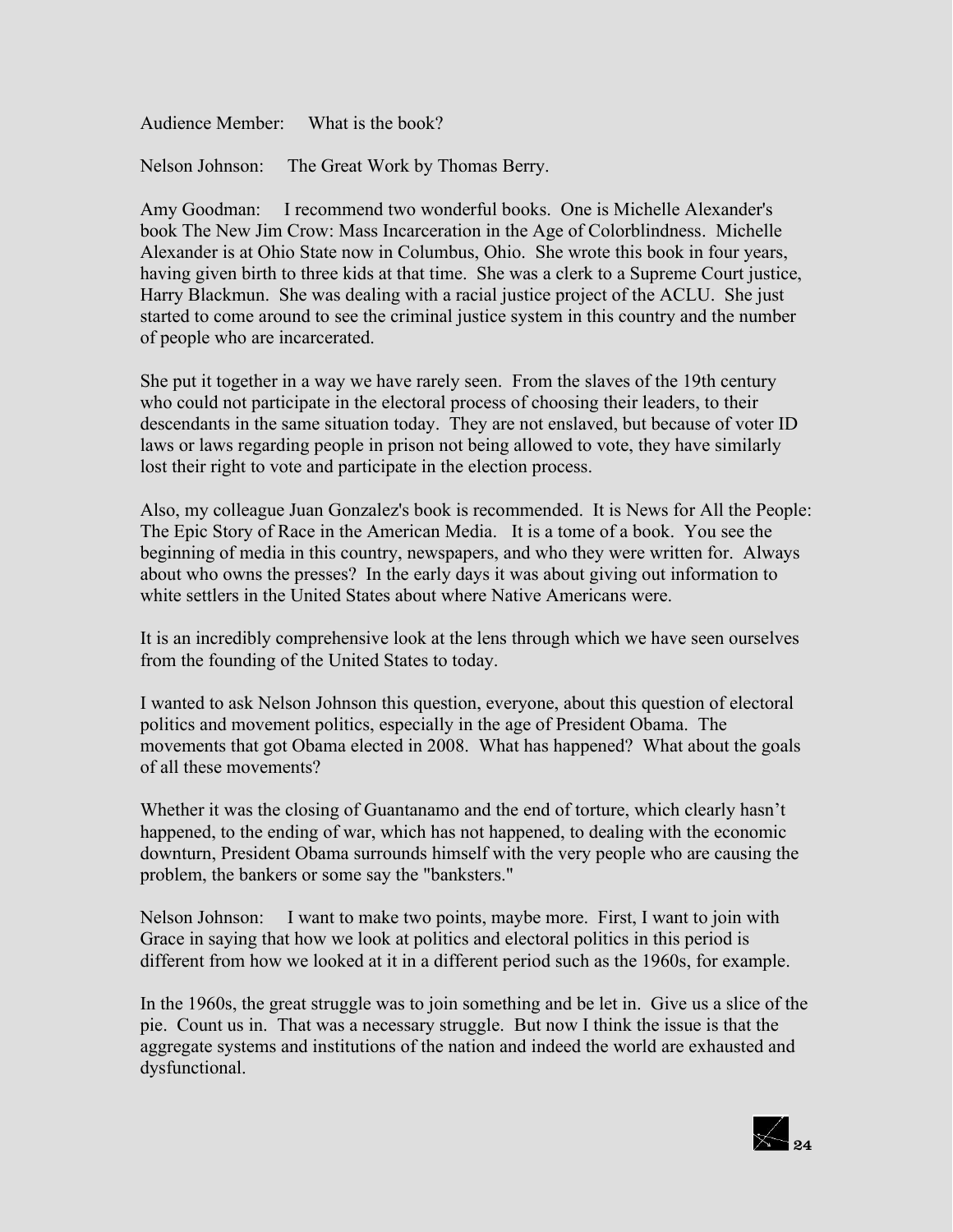So the whole question of getting in is a different kind of question. I want to say that first. Therefore, I think that electoral politics ought to be done as part of building a grassroots base.

Building a grassroots base that in itself offers an alternative versus the view that if we elect Mr. Good Person, that they will make these things happen. They really can't make them happen. There's plenty of room to criticize President Obama in terms of surrounding himself with people that further isolated him from the spirit and the grist and gut of those in the bottom.

Obama comes off as a good-hearted man. But right now we need a vision that grows out of the base of the community that persists and persists and persists. We are going to be in Charlotte, that's where the convention is this year.

But part of what we're going to do there. First of all when I say what I'm speaking about, and I'm not sure if this is what I'm speaking about, but there is a discussion in the Council of Elders about a role that we can play in preventing something that the right wing would want and that's Charlotte from becoming a big street fight. Something that won't help push forward any positive agenda. Doing what we can to register people.

But I think that the key in doing electoral work now is building a base that will persist beyond whatever elections we are dealing with and continue to raise criticism and do the best you can to hold elected officials accountable.

### *[Applause]*

Grace Lee Boggs: We have to recognize that representative democracy, like the nationstate, was born 200 years ago. Now we are in the age of globalization. We cannot think of the same division of power. We cannot say pledge allegiance to the U.S. constitution, when that constitution was created in 1787, long before globalization.

Native Americans in particular are raising the question about land as to how we can conceptualize a new nation. We have to think about re-imagining democracy, reimagining the constitution, re-imagining government. And I hope people come to Detroit in the summer of 2012, from July 1st through the 15th, where we are re-imagining the revolution and everything.

### *[Applause]*

Nelson Johnson: Grace, let me ask you this. In our state and in another state, draconian laws are being proposed. The Racial Justice Act is being repealed.

Amy Goodman: What did that do?

Nelson Johnson: It really required the courts to look at the question of race as it related to citizen and particularly capital punishment. Where the numbers showed a tremendous

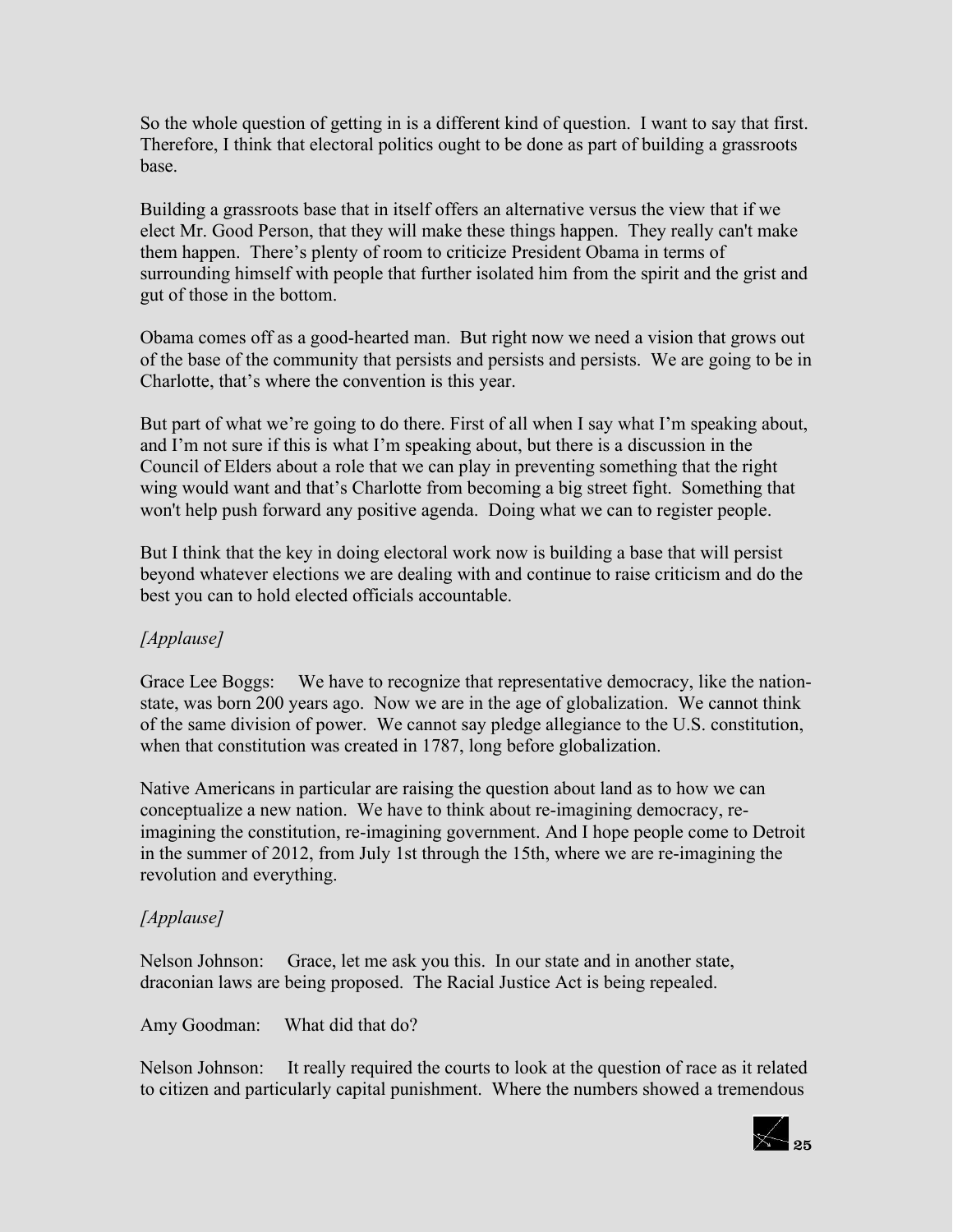imbalance towards black people and people of color as these laws are applied.

The voter ID and the same-sex amendment, all of these things have consequences in terms of creating a culture of division and a culture of hate and a culture of repression. What is your suggestion on how we look at that as we are seeking to build an alternative to that?

Grace Lee Boggs: I think we have not yet decided what values we are going to live by. That is why Martin's speech of 1967 was so important because it called for a radical revolution in values against racism, militarism and materialism. I think that we have to understand that is where we are in the clock of the world.

Our talents are much greater than creating a base for Obama.

Andrea Smith: Sometimes I think this division, like either you are for revolution or you have short-term strategies that you need for basic needs. And we don't see how they could work together. I think the reason is that when we do things like electoral work, we don't give up our investment in the United States continuing to exist, right? So consequently get disappointed when the President of a settler state founded on genocide and slavery doesn't work out like we hoped, right?

### *[Cheering]*

But of course, the problem is the structure of the nation-state itself. In particular the US settler state. Nobody can lead it and do anything good, right? It's based on the logics of domination, hierarchy, and control. But if you're trying to build the kind of world you want to live in that doesn't mean you don't need short-term strategies that create a buffer for yourself so that you have more space to create alternatives. So you can do those short-term things as long as you realize that's only what it is, a short term thing.

So just to give one example, when the Obama thing was going on in Michigan. Well INCITE! we found it very helpful, we joined in and got the map of the whole city and used that map to do our own organizing! People were so used to having their doors knocked on that they actually opened the door when we knocked on them! The outcome was we took the opportunity to use that situation for our own purposes. It's not shortterm vs. long term. It's short term informed by the long term, so you're doing short term things that get you closer to where you want to go, not farther away.

Amy Goodman: With the horror of the Trayvon Martin killing, and then the special prosecutor being appointed, and handing down the second degree murder indictment against George Zimmerman. The special prosecutor said something interesting. She said, "I want people to understand this didn't come as a result of outcry. We weighed the facts of the case, clearly that led us in this direction and that was to hand down this indictment." But what wasn't said was that clearly it would not have been within her purview to do this, if there wasn't this mass uprising that led to the appointment of a special prosecutor, very much led by Trayvon's parents. The hundreds of thousands, or

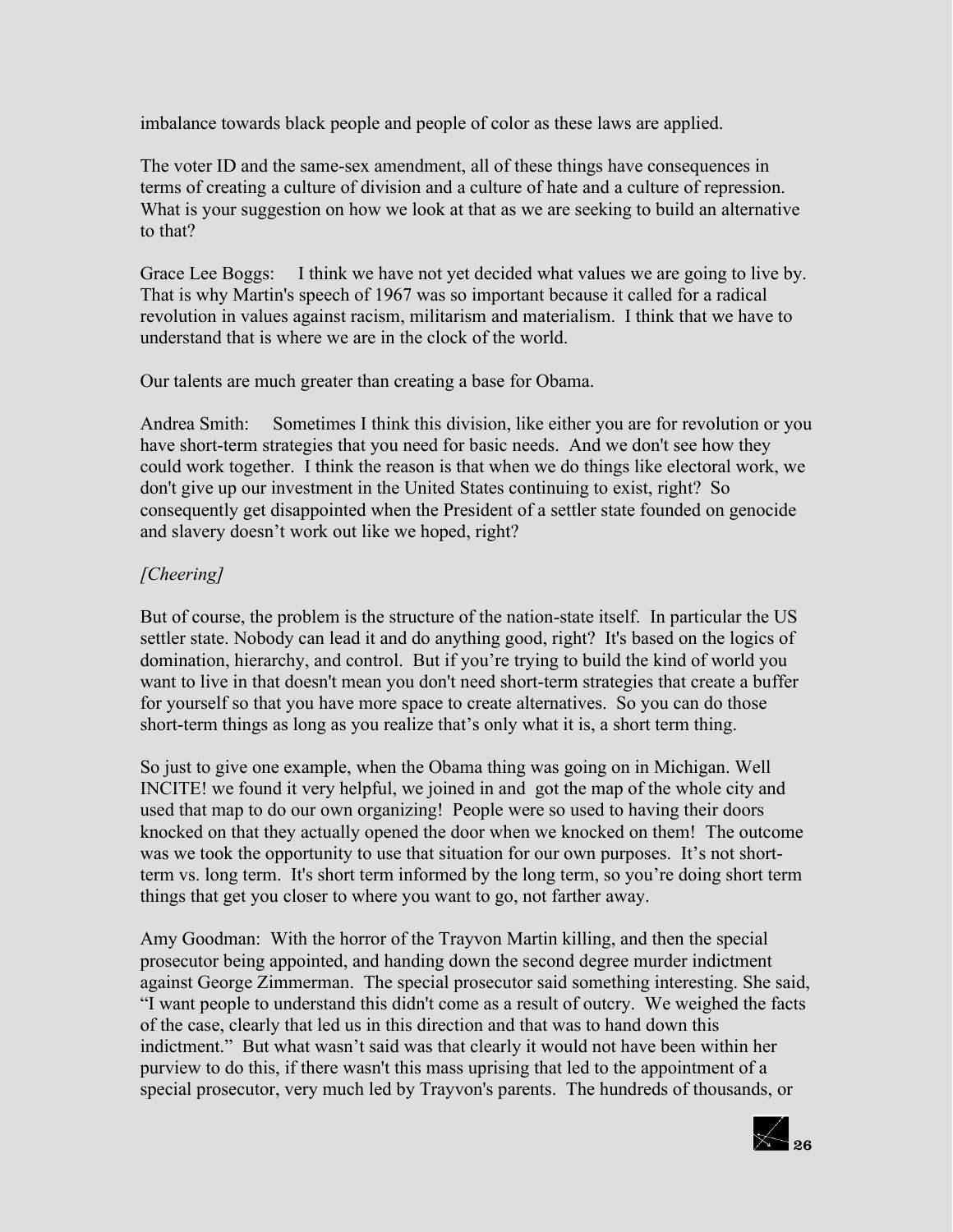perhaps millions of people all over the country weighing in in all different ways, you see that making the justice system work ever so slowly. We'll see what happens. But what about that power of movements? Were you seeing that in North Carolina?

Nelson Johnson: To go back to the Trayvon thing, I think it's absurd to assume an indictment would've come down without massive protests. But I think, in the process of doing that, people have to work, as our sister said, on the long term goals we seek. Because there are Trayvons in every city. There are Trayvons in jail all over the place. And they're going to continue to be until there is a dismantling of that apparatus, and the replacing of that with something fundamentally different, that's rooted in justice and love and so forth

### *[Applause]*

So I think the point that was so clearly made here is that protests at one point was for the purpose of getting in, and assuming that that actually was the goal. Right now the protest has to facilitate and help the building of an alternative toward the thing that's being protested, and providing for people a buffer if you will, a space if you will, and relieving some of the oppression that grows out of a dysfunctional order of domination.

Grace Lee Boggs: What do you think of the statement that many folks are making, that it's the same as always, that black men are being targeted. Do you think it's the same as always or do you think we're in another time and place?

Nelson Johnson: I think it's different. Black men are being targeted. I thought that was the point that Michelle makes so powerfully in the book. It's being done in a different way about race. It doesn't look the same. The second thing is the solutions are not the same. I think the emphasis here has to be on -- let me put it this way. People talk about ending the war. How can the war be ended, in the structure that we're in? It's built on war! People need war! And the whole economic order.

I'm saying, I don't want to say that there's no difference. That would be spitting on the struggles of people years ago. It is different. But we have to recognize, that the difference is in degree. We have to recognize that the challenge now is to transform the whole system and in that process transform ourselves.

Grace Lee Boggs: Would you say it's necessary to recognize that it's counter-revolution, that it's not the same as Emmett Till being killed in 1955?

Nelson Johnson: Talk to me a little bit.

Grace Lee Boggs: Unless we begin understanding that the people who are supporting and sponsoring the stand-our-ground thing are the Americans for Prosperity, are a lot of corporations, and that the counter-revolution is building. And thus we may begin to build a more total revolutionary stand, and go beyond the question of race, that we are really losing ground.

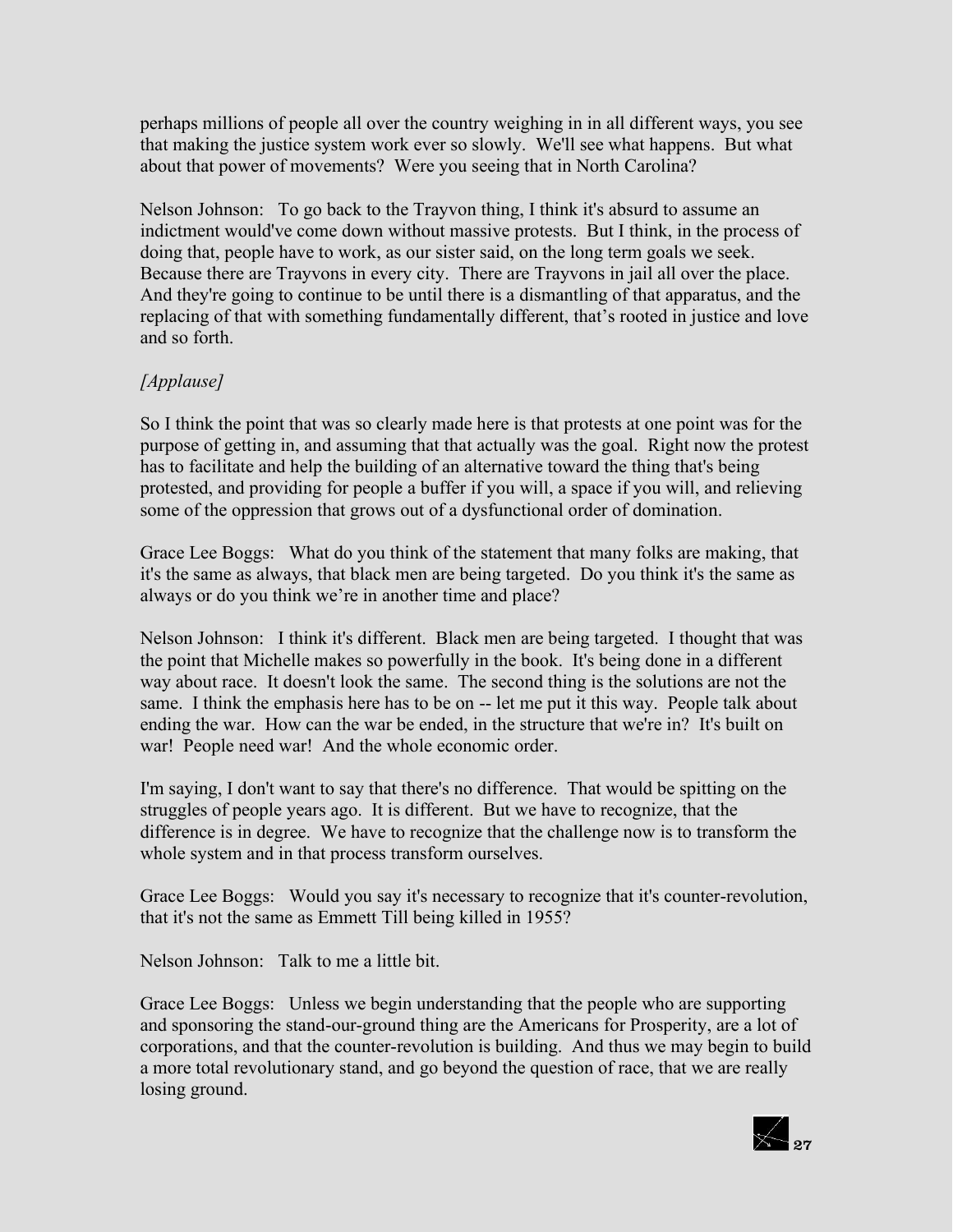Amy Goodman: It's interesting that you raise the question of the stand-your-ground laws, the shoot first laws that have been challenged. We've seen something remarkable happen. Not only this grassroots movement of love around it that has led to the indictment, but the family has led it. Saying, "He is our son, he is all of our sons." Trayvon. But that has led to this de-stabilizing of a right wing organization called ALEC, the American Legislative Exchange Council. How many of you have you heard of this group? ALEC is an incubator for legislation in states around the country. Stand-yourground laws being passed in state after state. Conservative legislators are invited to these meetings, they're often secret.

Corporate executives from many corporations, many of them multinational corporations, are there. Laws are written. Then handed out as a blueprint to be passed in state after state. But because of the stand-your-ground laws, and the backlash against it, and the Voter ID laws, and the backlash against it, and the work of groups like Color of Change, which is calling for boycotts of companies that poured millions into ALEC, these corporations one-by-one are pulling out. Because they are being called by name. Pepsi Cola pulled out. Coca-Cola pulled out. The Gates Foundation pulled out, which was putting money into privatization of education. That whole agenda. Wendy's pulled out. The latest was Young's, which owns Pizza Hut and Taco Bell.

And now ALEC has announced they're dropping their social agenda of pushing for standyour-ground and the Voter ID laws. I mean, these laws if you actually look at them are almost identical in each state, the actual legislation down to the typos! It has really exposed. The Center for Media Democracy in Wisconsin has been targeting it. Go to the website Alec Exposed. Color for Change is a very important organization that has been organizing boycotts and at least a dozen major corporations in this country have said they won't support it now.

Grace Lee Boggs: I welcome the boycott of all these, and the weakening of ALEC. But I think the analysis is still too old. The fact that this country has lost two wars, our economy is in shambles, our culture is in shambles, all that means we have to make a very total revolution. We're much closer than they were in the 1930s. To understand the depth and breadth of counter-revolution and therefore the depth and breadth of the revolution we have to make is a challenge.

Amy Goodman: Travis Smiley and Cornel West just wrote this book, The Rich and the Rest of Us, said that…

Woman in audience: Andrea's trying to speak!

Amy Goodman: Yeah. I'm directing this to Andy. 1 in 2 Americans are now poor, new poor, or near poor. Not one in 3. Not one in 5. 150 million Americans, which goes to your issue. How do you address these kinds of problems?

Andrea Smith: I was going to speak on the previous thing --

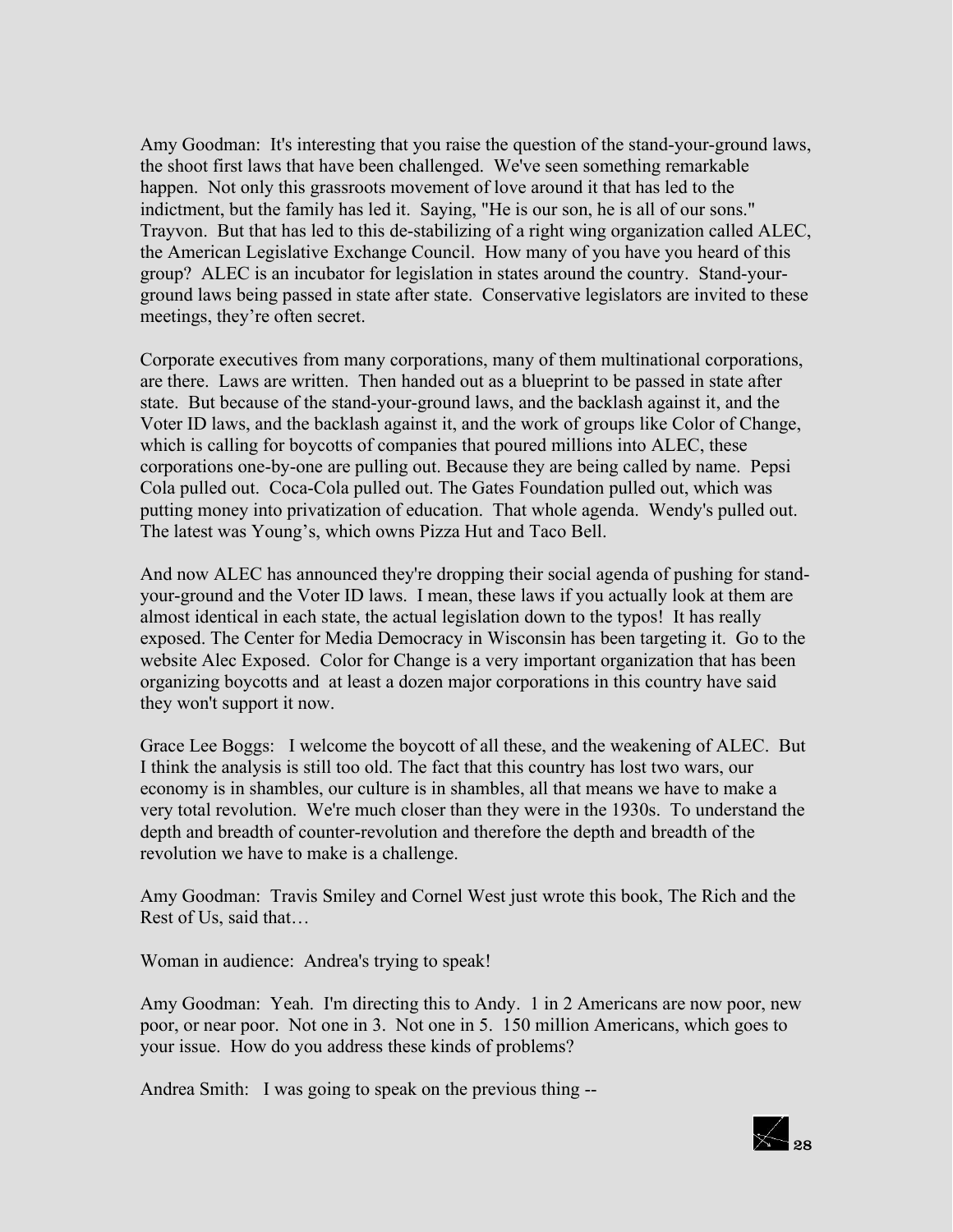### *[Cheering]*

Maybe I'll address it. But I was thinking, when you asked if this is a different moment, or maybe an opportunity here, it speaks to what Nelson has said. Could this be a moment for creating an alternative? In this case the obvious alternative is the alternative to the prison industrial complex, right? That we can't think of another way to hold Zimmerman accountable other than through the current system. We can't think of another way then to demand that the system do justice. And we don't have to figure out how to do justice ourselves.

Of course, when we think of prison abolition, its' a positive project, it's not a negative project. It's not let's tear all the prison walls down tomorrow. It's if you're under attack you never call the police. It's, why do we have no other options besides the police? And can we start to create the alternatives that start to squeeze out the current system such that we end up having true justice and accountability?

I think maybe the opportunity when you talk about the counter-revolution is is there a different mode of accountability? Of working with the counter-revolution that is not expecting the state to solve the problem. I'm thinking of your story of how you directly talked to the Klan member, your story gives us a model of what that might mean. It's not mediated through the state, it's something we'll have to take on directly.

### *[Cheering]*

Grace Lee Boggs: I'll also say, I have my reservations about Michelle Alexander's book.

# *[Applause]*

I think calling it the New Jim Crow suggests that racism is the main contradiction. I think we face so many other contradictions that we have to re-invent, re-imagine solutions for it. And that's where we are, Jim Crow is something we fought and renaming this is suggesting that it's a race issue. It's much more than that, our educational institutions are pipelines to prison. The economy, the lack of jobs, and other things have destabilized the country.

Nelson Johnson: You know, there is a sense of which as the whole corporate state entity declines and it's compelled to take more and more drastic actions, the whole energy of making people "other" intensifies.

The historical basis for making people "other," one of the strongest ones in the United States, is race. So you would expect that to intensify. As it is intensifying. It doesn't negate the fact that the whole social order is collapsing and every aspect of it has to be reimagined and rebuilt.

I don't want to see these things pitted in a way that, perhaps, they don't have to be pitted.

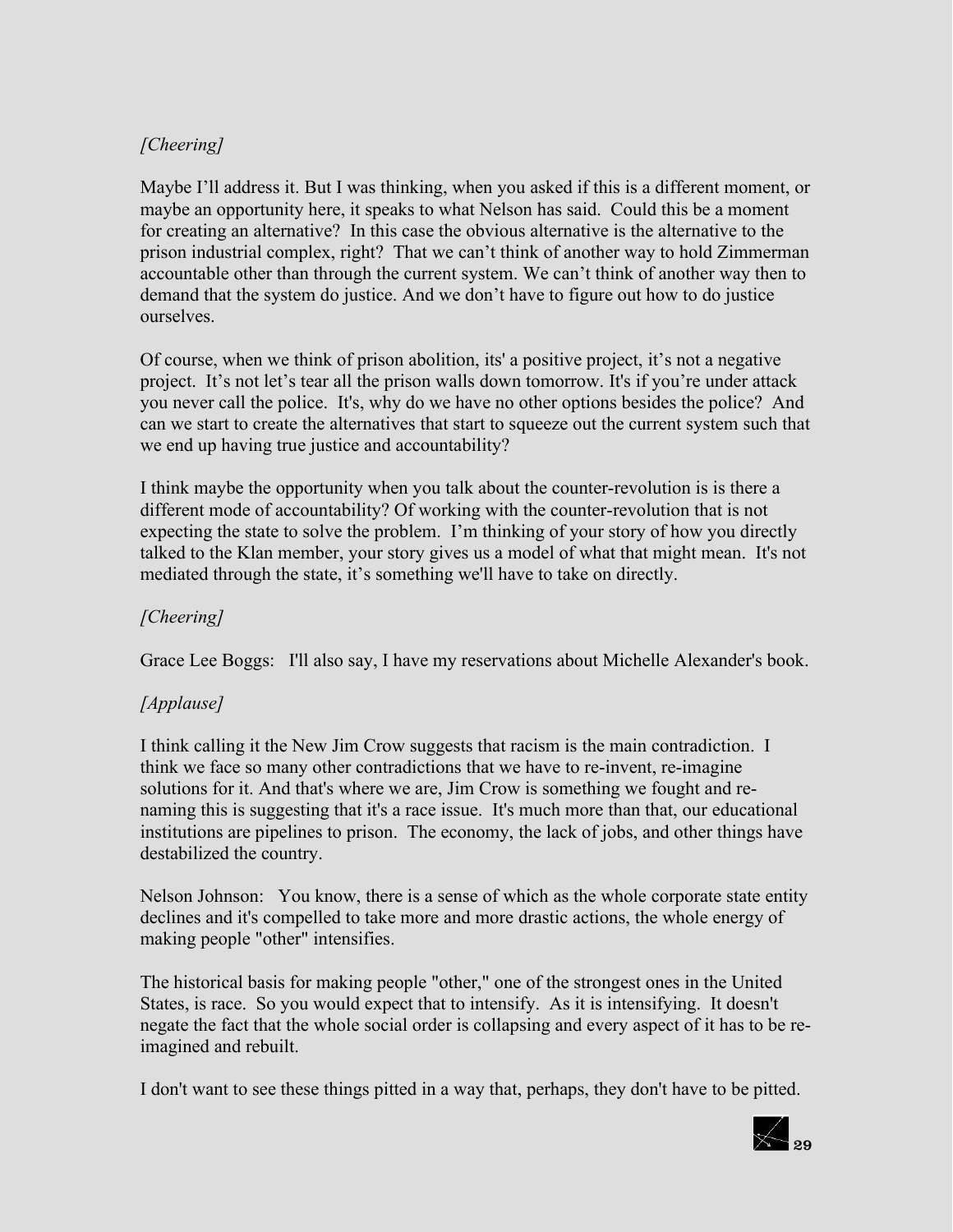I think Michelle Alexander documents very thoroughly the case that she makes. And the young men we brought to Detroit. They are in jail now, without bond. When you see that happening, you can't say it's not happening! Or that it's just an incidental thing. It's all over. That's the point that she made.

What do we call that? What do we name that? And all I'm saying is, acknowledging the reality of how race plays a role in the country is important. Otherwise people who identify that way don't feel that they're being in this discussion. That's the point I'm making and that in no way minimizes the point that I think you are making. And that is that just fighting a race battle does not in and of itself create the alternative that we all know we need, and we have to build that alternative into our fight.

### *[Applause]*

Andrea Smith: Also, what do we think the race battle is? In other words, given the specificity of anti-black racism, that cannot be understood outside the logics of capitalism, and the creation of blackness to be equated with property. Also normalizing the property relationships between all people within a capitalist system. To me a struggle against anti-black racism is necessarily an anti-capitalist struggle.

If we look at the struggle against settler colonialism, that's not just about Being Nice to Indians Day, right? It's about the normalization of the nation-state form of governments that's actually there to destroy an alternative way of living, not just for Native peoples, but for everybody. If we look at the War on Terror, which as you noted. The U.S. should not be seen as being at war. But the US as war. It's about the normalization of war as a state of being. So the anti-racist struggle is a struggle against settler colonialists logics, capitalism and war. That's what a racial justice struggle is. It's not just against discrimination, though I would agree that in addition to Michelle Alexander, we cannot forget Ruthie Gilmore's excellent book, Golden Gulag, in which she offers some of this larger political economy of the Prison Industrial Complex.

Grace Lee Boggs: I would like to know, why are all these applause taking place? Is it because you believe we have to make a revolution against the counter-revolution? Is this discussion going to continue?

Nelson Johnson: Just clarify that a little bit, Grace.

Grace Lee Boggs: I think one of the difficulties is that we have not recognized that each of the struggles that we carry on – whether as Native Americans, as blacks, as whoever - at this particular time on the clock of the world, when we have to make such total changes. Needs to lead to revolution. To an American revolution. How you name it matters, what you call it matters a great deal.

Amy Goodman: Someone in the audience asked Grace, "What is community based education?"

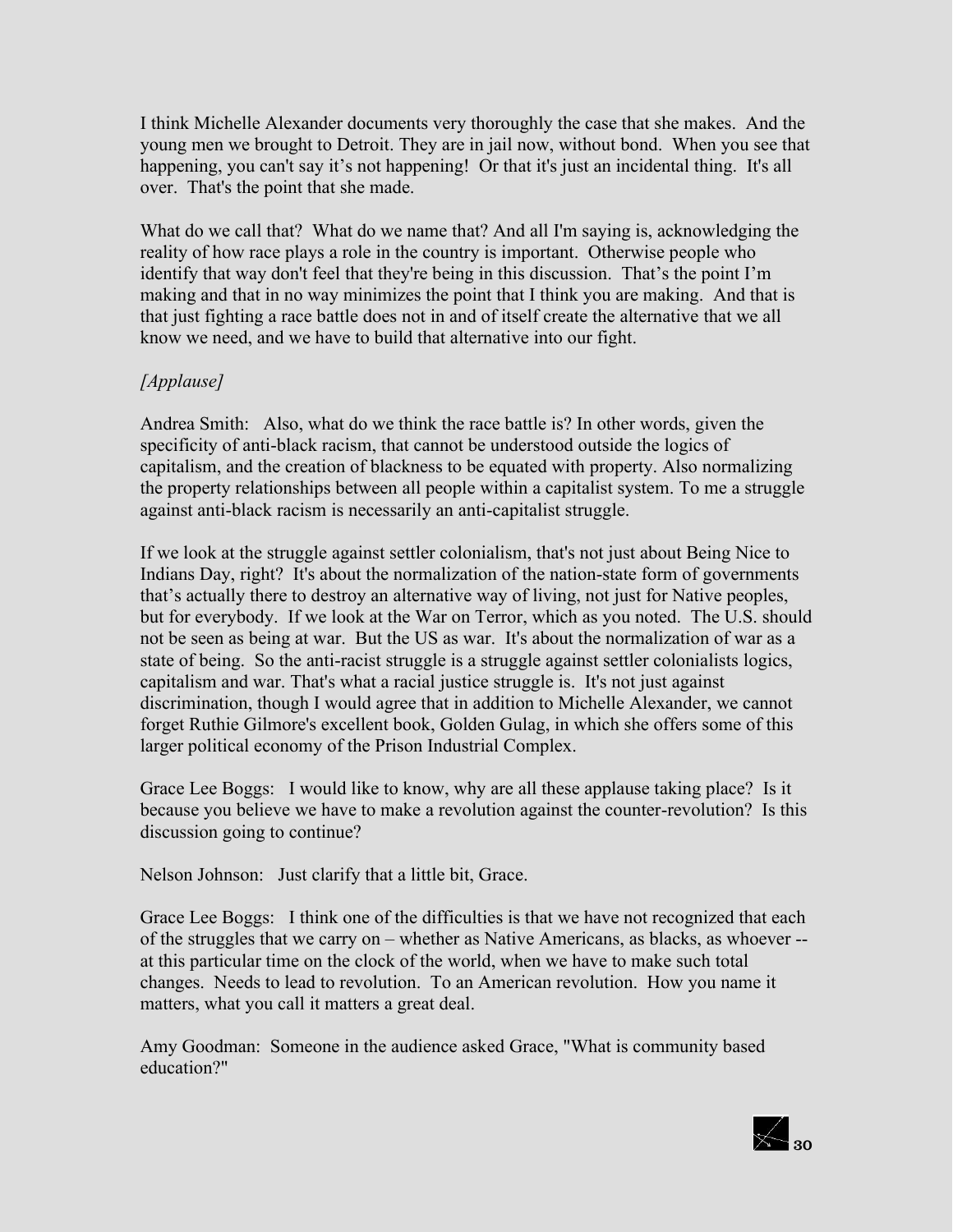Grace Lee Boggs: Community-based education is recognizing that the wall put up between the school and the community, and that we need to prepare the children to eventually succeed in the system is bankrupt. It's responsible for much of the imprisonment rate we have now.

It's to engage the energy and creativity of young people into solving problems in their lives. They see them on their way to school. It's to change the relationship between the school and the community, to involve the parents, teachers, and students in creating the community.

#### *[Cheering and applauding.]*

Andrea Smith: In LA they're trying to build an alternative to the Academic Industrial Complex, and I think it's interesting that we have a prison abolitionist vision and not an academic abolitionist vision, right?! If you're stuck in a University you were to say, "What would be a liberatory model of education be? Would this be it?" You think, "God, I love studying for finals and flunking. That's so much fun." And yet we don't think about an alternative to it. All we think about is whether we're going to get tenure. Or how do we make sure ethnic studies doesn't get cut. But we don't ask ourselves why we think the university owns ethnic studies in the first place, right? That they can cut it.

It seems that now there are these movements developing with people in high school radical teachers saying, "We want to go beyond just calling for higher wages. We would like to actually create the educational model we'd like to see in combination with people in the ethnic studies department saying we're no longer just about making sure our department doesn't get cut, but actually re-locating the department outside the academic industrial complex." Education is ripe for a new political imaginary about what education should look like, but not as a commodity you buy and sell on the academic market place.

Amy Goodman: "Andrea Smith, you are a gift to the future, on your comment regarding my struggle versus your struggle, do you think the Occupy 99% realize our struggle is their struggle? Talking about connecting the 99% with the rest of the developing world.

Andrea Smith: That's a critical thing. One of the issues is as the system is crumbling in the U.S. we don't necessarily have a global analysis. Even if we get a pay cut, we still have lots of stuff we only have because we extracted it from people in other parts of the world, right? If we were to actually have true economic justice, we'd have even less than what we have now. That's a problem with the demands that we're wanting more, rather than thinking about actual global redistribution, and what would that look like.

But also, I think it's more important why we need to think about building a different world. I think one of the reasons why we have this counter-revolution, is that people see change and only think of what they're going to lose. Like people would say, "Well if we end global oppression can I still watch the Sopranos, or can I still have my iPod?" Because we can't imagine what we would be getting if we had a different world. We

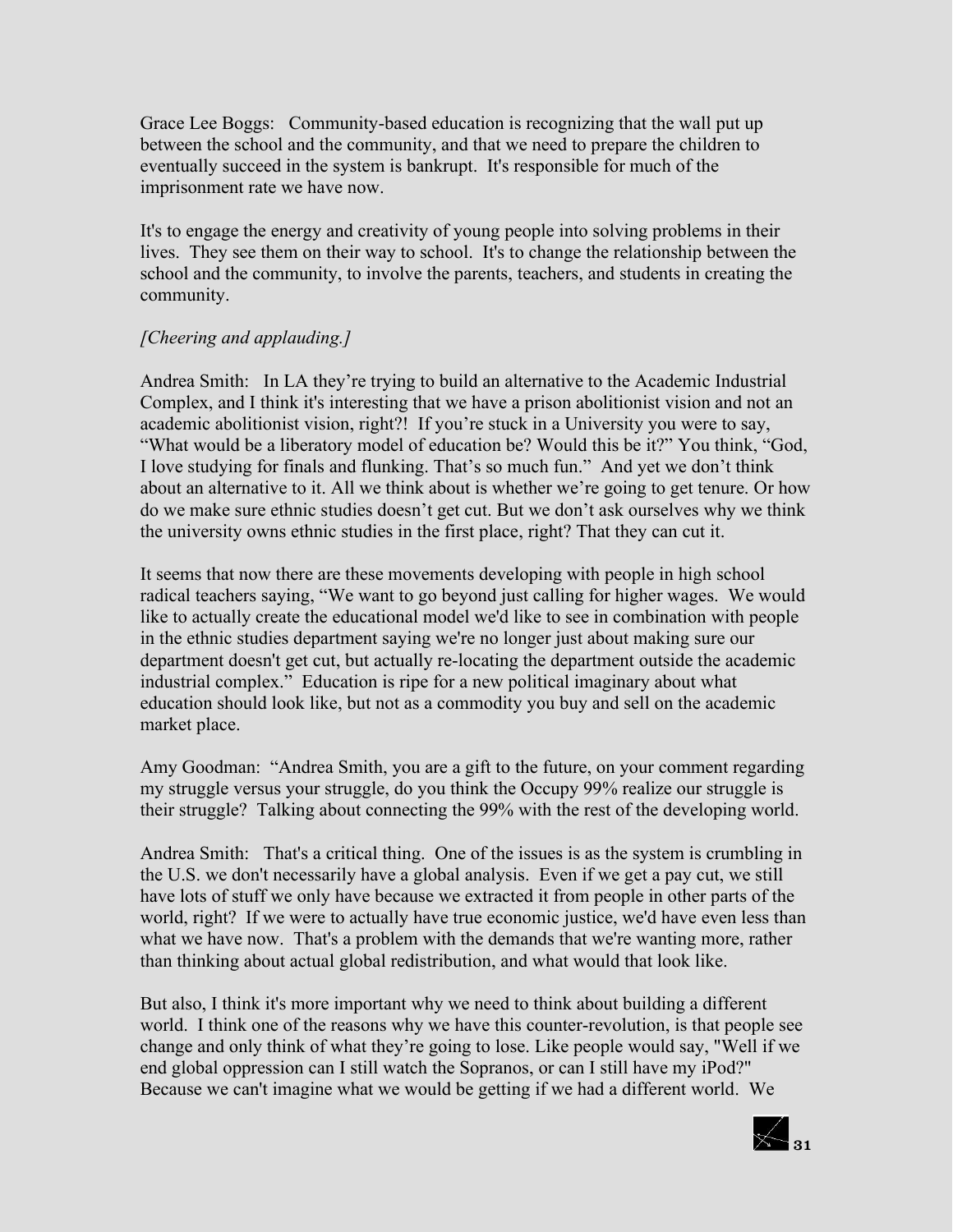can't imagine what would it be like to be in a community where we're supported, where we're not worrying about structural violence, where we know somebody is going to have our back when we need it, where we are respected, where we know we have power over our lives in a real way, where we know our needs are always going to be met. We don't even know what that feels like. So when we think about massive change, people only see what they'll be giving up, and they don't see what they'll be getting. If we don't start creating alternatives now, rather than waiting for the revolution first, people will never have a sense of that and they won't have the desire to actually bring that. I think Occupy is great for what it's sparking and I think we can build on this to think about how we want to run things ourselves now.

Amy Goodman: We'll end with two very large questions that are connected.

How do you create a visionary society when weighed down by so many who are dreamless and stuck by the worst of our yesterdays? And I think that couples with, and each of you hold forth on this, what gives you the most hope for the future?

# *[Laughter]*

Grace Lee Boggs: I place my hope in the fact that human beings are not only victims, that they have the power within them, as I say, to create the world anew. And that the time is ripe to create that new world, to propose alternatives and not just protest against what is.

# *[Applause]*

Nelson Johnson: I want to join in the notion that we as humans have enormous potential and possibilities. Scarred, wounded, hurting, and in need of healing. I think the context of healing is community. We have to build what we call the Love Community on whatever level you exist, five of you, three of you, a neighborhood.

It's in that context that the transformation of our internality can best occur, where we are loved and nurtured and supported and challenged to be different. Grace introduced me to a book called The Blessed Unrest by Paul Hawken. He postulates that hundreds of thousands of small groups are forming right now.

I think the question of connecting those and creating alternatives that are more locally based is where I think the movement needs to go. I think this whole national thing of one or two superstars is yesterday's news.

# *[Applause]*

That is where the local piece comes in. We have to envision how to build local food security, local transportation, local clothes. I think that visionary organizing calls us into that. The street that we do our work on was just a bad street. Sometimes people would be drunk and laying by the side of the road.

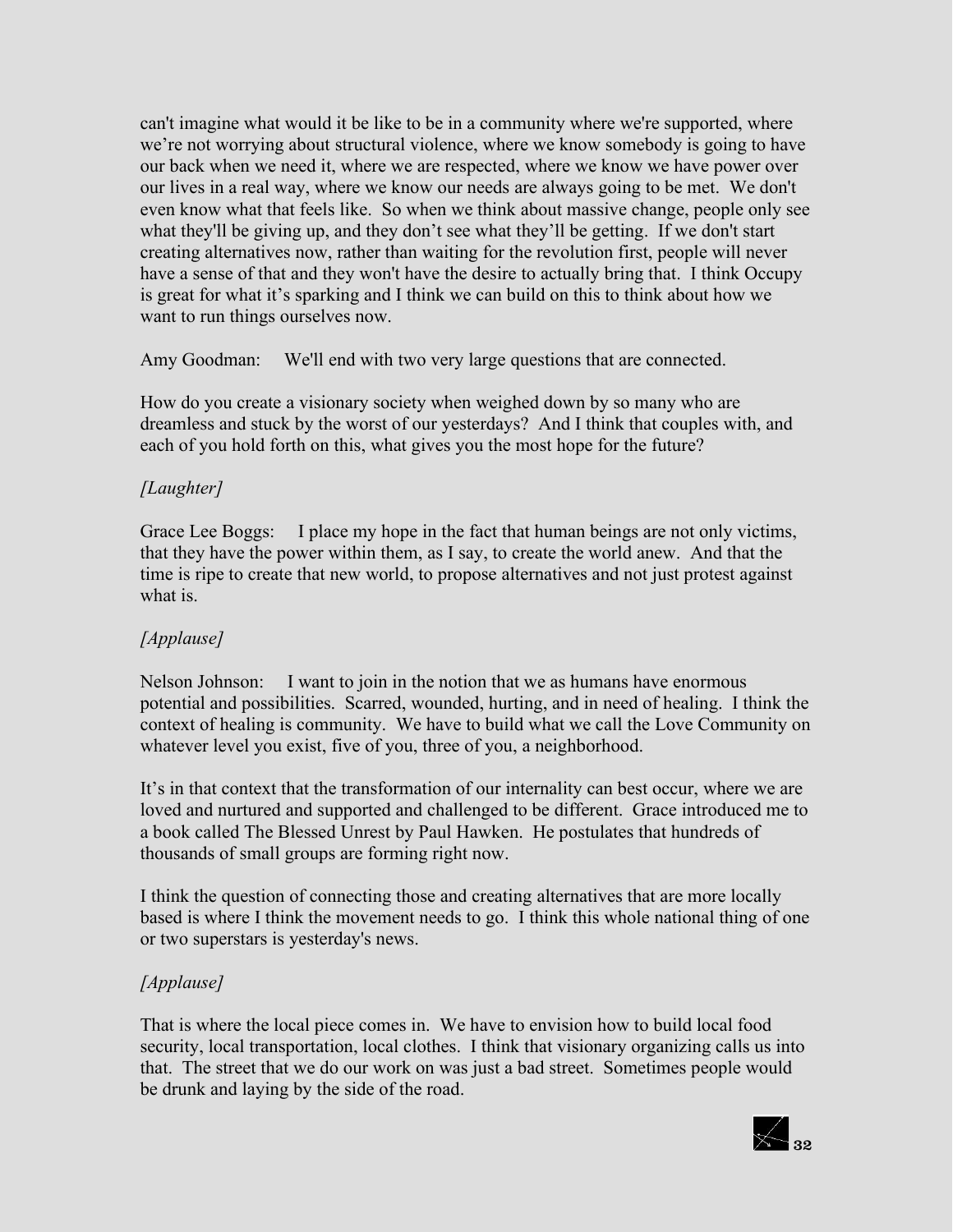I challenge everyone around that you have an option. One is that you take a snapshot of that person and freeze it there. Then you name the person a drunk. I choose not to do that. Here is somebody who is drunk and laying by the side of the road. But I know who you are. You are not that.

You have a potential inside of you that actually is enormous. I may not know how to get after it, but I'm not going to certify this false idea that culture traps us in. I will always lean the other way. I think that is what the better community has to do.

### *[Applause]*

Andrea Smith: I find it easier to get less depressed when we don't internalize the capitalist model of success created by the non-profit industrial complex. Instead of, "If you're campaign is not successful in nine months you have failed", right? Instead just recognize that revolution is 99% an exercise of frustration. Things you do will fail miserably. That's okay. Failures are not failures. Those are things we learn from that make new things possible later.

If we do that, we have a revolution of trial and error, with an emphasis on error. Then we are just in a different space for the long term. I remember I was listening to a right-wing activist on TV. He was asked, "Why do you seem so much more successful than progressives?" He said, "Well progressives organize for the next election, we organize for the next 100 years." That's what we have to do. We have to organize for the next 100 years, but that's OK because we are going to have fun doing it!

### *[Applause]*

Amy Goodman: This is just the beginning of a very interesting weekend called "This Is How We Do It: A Festival of Dialogues About Another World Under Construction." Go to it. We want to thank Andrea Smith so much for being here.

# *[Applause]*

We want to thank Reverend Nelson Johnson.

### *[Applause]*

And Grace Lee Boggs.

*[Applause]*

And early happy 97th birthday!

*[Applause]*